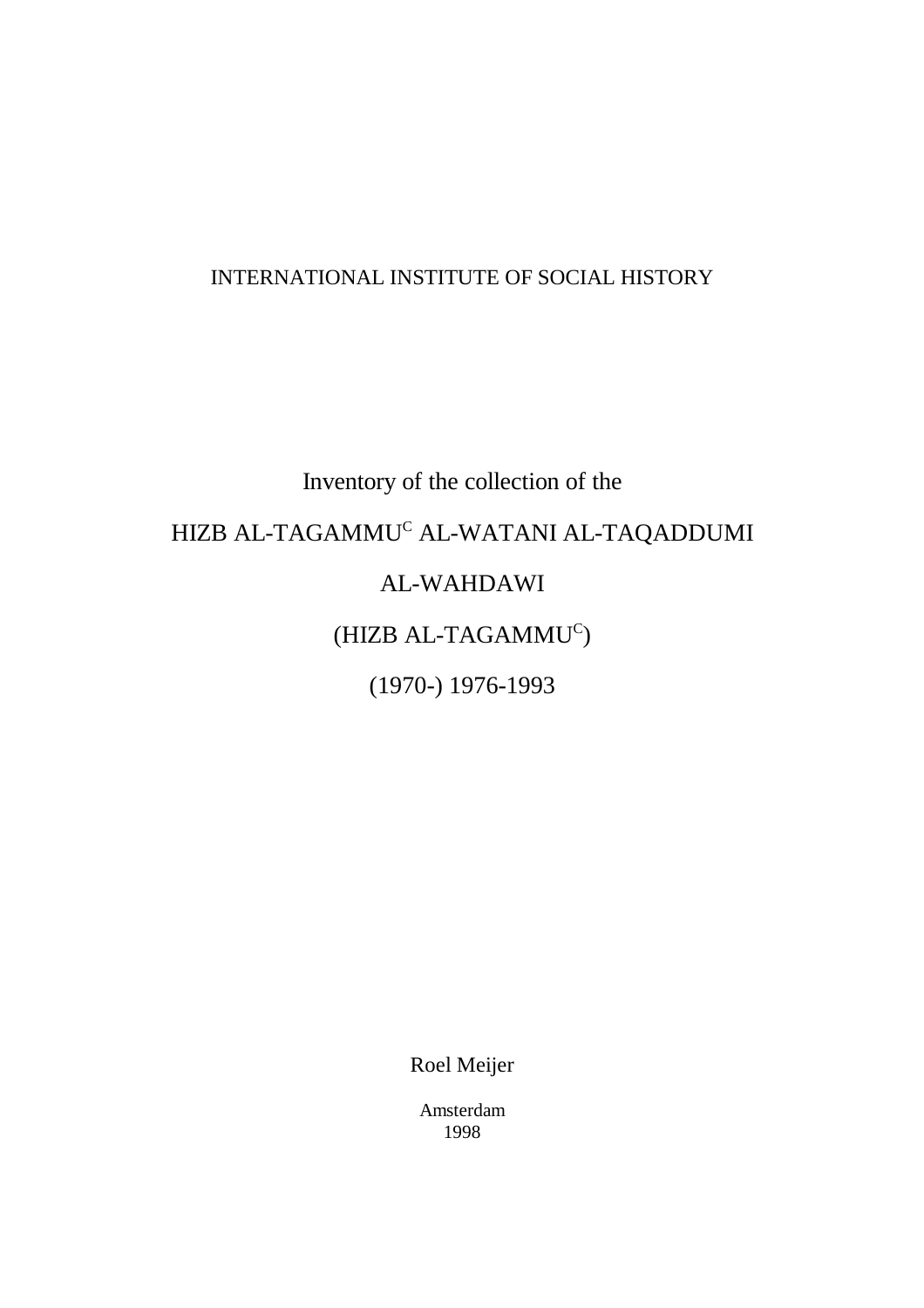#### **CONTENTS**

|                                                                        | page                     |  |  |
|------------------------------------------------------------------------|--------------------------|--|--|
| <i><b>INTRODUCTION</b></i>                                             | III                      |  |  |
| <b>INVENTORY</b>                                                       | $\mathbf{1}$             |  |  |
| TAGAMMU <sup>C</sup> PARTY                                             | $\mathbf{1}$             |  |  |
| Foundation and party programme                                         | $\mathbf{1}$             |  |  |
| <b>Central Committee</b>                                               | $\overline{c}$           |  |  |
| Congresses                                                             | $\overline{3}$           |  |  |
| <b>Statutes</b>                                                        | $\overline{4}$           |  |  |
| <b>Branches</b>                                                        | $\overline{\mathcal{A}}$ |  |  |
| General elections                                                      | $\mathfrak s$            |  |  |
| Egyptian internal policy                                               | 6                        |  |  |
| Parliamentary affairs                                                  | $8\,$                    |  |  |
| Egyptian foreign policy                                                | $8\,$                    |  |  |
| Central Workers' Bureau                                                | 9                        |  |  |
| <b>Federation of Egyptian Peasants</b>                                 | 10                       |  |  |
| Progressive Youth Federation                                           | 10                       |  |  |
| Progressive Federation for Women                                       | 10                       |  |  |
| Committee for the Defence of Civil Rights                              | 11                       |  |  |
| Committee for the Defence of National Culture                          | 11                       |  |  |
| Periodicals and regular publications of the Tagammu <sup>c</sup> Party | 11                       |  |  |
| <b>DOCUMENTS OF BERTUS HENDRIKS</b>                                    | 15                       |  |  |
| Notebooks                                                              | 15                       |  |  |
| Research material, drafts and notes                                    |                          |  |  |
| Other source material                                                  | 16                       |  |  |
| ANNEX                                                                  | 18                       |  |  |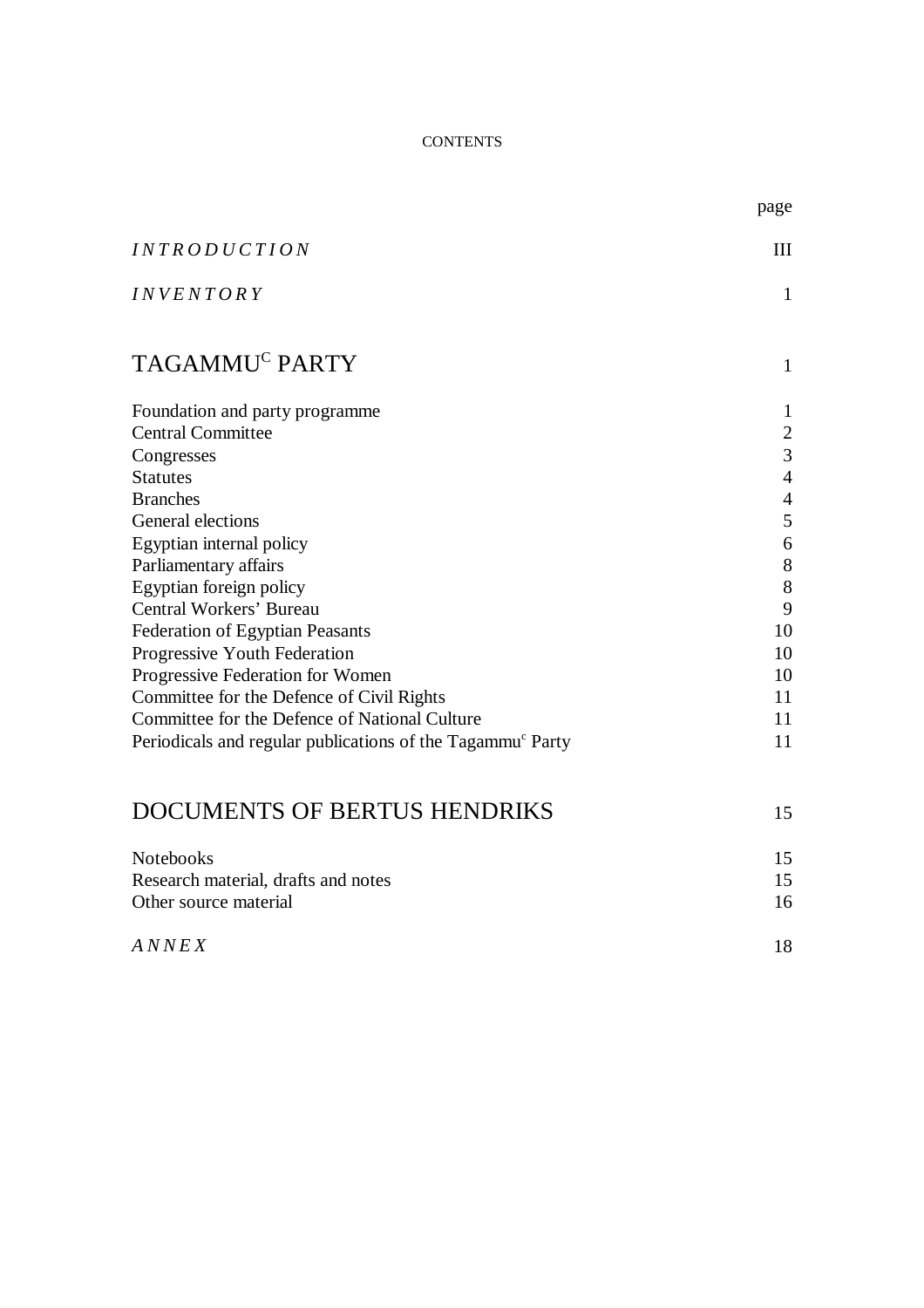#### *INTRODUCTION*

#### **History**

The Tagammu<sup>c</sup> Party, or Hizb al-Tagammu<sup>c</sup> al-Watani al-Taqaddumi al-Wahdawi (National Progressive Unionist Party) as it is called officially, was founded in April 1976 as one of three 'platforms' or 'tribunes' (*manabir*) within the Arab Socialist Union (ASU), the single party system of the 1960s inherited from Gamal Abd al-Nasser. The two other tribunes represented the conservative Socialist Liberals and the Centre tribune of the government of Anwar al-Sadat. The left platform was presided over by Khalid Muhyi al-Din, a former Free Officier. Although it was originally the intention of the goverment to restrict the leftist tribune to a purely Marxist one, Khalid Muhyi al-Din prevented this attempt to isolate it by trying to form as broad a coalition (literally: tagammu<sup>c</sup>) as possible of oppositional forces. Apart from Arab nationalists, famous independent personalities and enlightened religious representatives, also the group around the Free Officer Kamal Rif<sup>at</sup> joined the leftist platform.

After having been transformed into 'organizations'(*tanzim*), before becoming political parties, the three platforms took part in the elections for parliament in 1976. The Tagammu<sup>c</sup> Party came forward with a programme that combatted the basic tenets of the *infitah* policy (the Open-Door policy) and the government's orientation towards the West, especially towards the United States. It defended some of the central tenets of Nasserism: central comprehensive planning of the national economy, a strong public sector, the principle of the alliance of the popular forces, the retention of food subsidies and the maintenance of good relations with the USSR. On the other hand, it spoke out in favour of a multi-party system and democratic reform.

During the general elections of 1976 only three candidates of Tagammu<sup>c</sup> Party won seats: Khalid Muhyi al-Din and Abu 'Izz al-Hariri in Alexandria and Qabari Abdallah in Cairo. That the Tagammu<sup>c</sup> Party had only presented 65 candidates for the 350 seats in parliament indicates the difficulties in building a left-wing infrastructure from scratch. The elections had been relatively free and the Tagammu<sup>c</sup> Party had even been able to organize mass rallies, distribute leaflets and hang up wall posters.

However, relations with the government deteriorated after demonstrators had adopted the slogans of Tagammu<sup>c</sup> Party during the 'food' riots in January 1977. Although these events enhanced the prestige of the Tagammu<sup>c</sup> Party as a serious oppositional party, the government started to harass the party in retaliation. For instance, its paper, *al-Ahali*, which was published for the first time in February 1978 and reached a circulation of 50,000 copies, was confiscated several times before it was definitively closed down six months later. The left's opposition against the peace initiative of Sadat towards Israel prompted the government in May 1978 to adopt a law by referendum that branded progressive politicians and activists as 'unbelievers' and 'communists', while the 'Law of Shame' of 1979 gave the government the means to ban the left from taking part in politics altogether. Losing its three seats in parliament during the general elections of 1979, the party continued its activities outside parliament, even succeeding in organizing its first national party congress in April 1980 under virtual siege by the police.

The membership of the Tagammu<sup>c</sup> Party grew from  $30,000$  in July 1976 to 150,000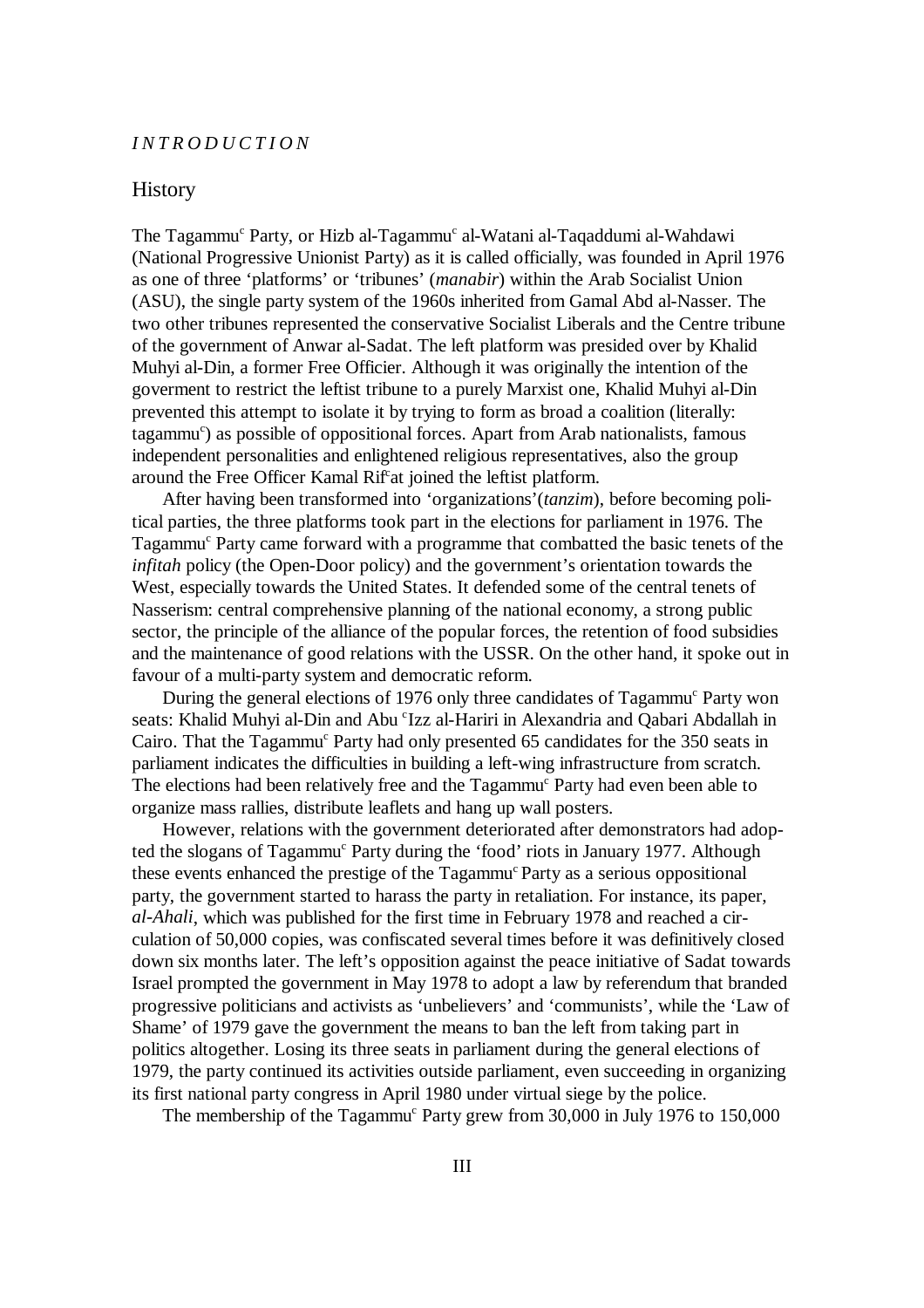in 1977, although probably its hard-core membership numbered about 20,000. Its membership was concentrated in Cairo (3000) and Alexandria (1100), while in provinces close to urban centers or small industrial centers such as Qalubiyya (about 400), Gharbiyya (2000) and Buheira (878) the Tagammu<sup>c</sup> Party also had a respectable presence. In other agrarian provinces and in Upper Egypt the party had little following. In this period the Tagammu<sup>c</sup> Party recruited its members mostly among left-wing intellectuals in Cairo, from the workers and the civil servants in the public sector companies and certain categories of peasants. Many of its candidates were elected to trade union boards in important industrial districts such as Hilwan in the south of Cairo. It was also relatively well represented in the professional organizations, especially the Lawyers' Syndicate and the Press Syndicate.

During the first half of the 1980s the Tagammu<sup>c</sup> Party regained its former strength. Mubarak was anxious not to make the same mistakes as his predecessor, and gave more room to the opposition. He also realized that the Islamic movement posed a greater threat to the government than the left. In 1982 *al-Ahali* reappeared with a circulation of between 130-160,000 copies. During the first and relatively free general elections under Mubarak in 1984, the Tagammu<sup>c</sup> Party was able to muster a considerable force. It fielded 900 candidates instead of 34 in 1976. For a full month the party was able to wage an election campaign and revitalize its 'sleeping' branches. In 1985 its membership surpassed its 1977 level, reaching 170.000. However, on account of the introduction of nation-wide proportional lists and a electoral threshold of eight percent the Tagammu<sup>c</sup> Party did not win a single seat in parliament. Only in Cairo, Alexandria and the rural areas where it was traditionally strong did the party exceed the limit of eight percent.

During the second half of the 1980s the Tagammu<sup>c</sup> Party declined together with the diminishing prospects for democratization under Mubarak. Although it won several seats during the elections of 1987, 1990 and 1995, its influence remained largely confined to its previous constituency.

#### The collection

The collection of the Tagammu<sup>c</sup> Party was given to the IISH in 1997 by Bertus Hendriks, a Dutch scholar who did research on the Tagammu<sup>c</sup> Party from 1977 to 1990. Except for the large collection of party papers (*al-Ahali*, *al-Sha<sup>c</sup>b*, *al-Wafd* and *al-Ahrar*) which run from 1977 until the present, it consists mainly of published material which Bertus Hendriks collected for his research in the period 1977-1984. The first part of the collection covers basic documents of the founding of the Tagammu<sup>c</sup> Party; resolutions adopted during its congresses; party programmes in draft and final form; communiques and pamphlets issued by the Central Committee; statutes and pamphlets issued by party branches; documents issued by different committees of the party; different publications for cadre training; leaflets and pamphlets issued in reaction to governmental repression of the left during the end of the Sadat era; critique by the Tagammu<sup> $c$ </sup> Party of the Camp David Accords. The collection also contains material concerning the general election campaigns of 1984, 1987 and 1990. The second part of the collection contains the research notes of Bertus Hendriks and the material he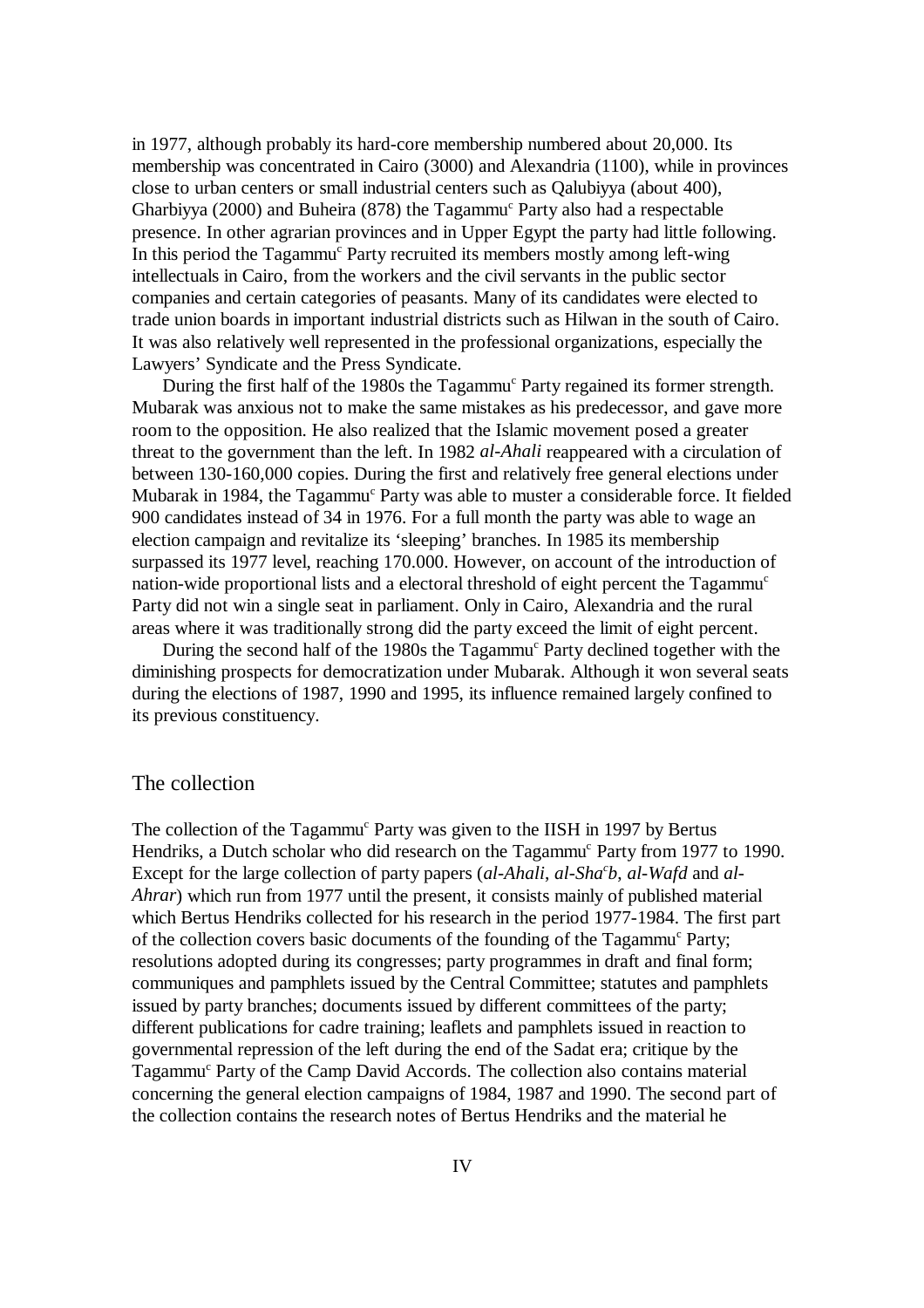collected for his research.

The documents have been arranged by subject or, as far as possible, by structure of the Tagammu<sup>c</sup> Party's organization (Central Committee, congresses and branches). The research notes and other research material of Bertus Hendriks have been described separately. Finally, lists have been added of copies of party papers, which have been transferred to the library of the IISH.

The size of the collection is 1.9 m.

#### Consultation

Access to the documents relating to the Tagammu<sup>c</sup> Party is free. For consultation of the documents of Bertus Hendriks his permission is required.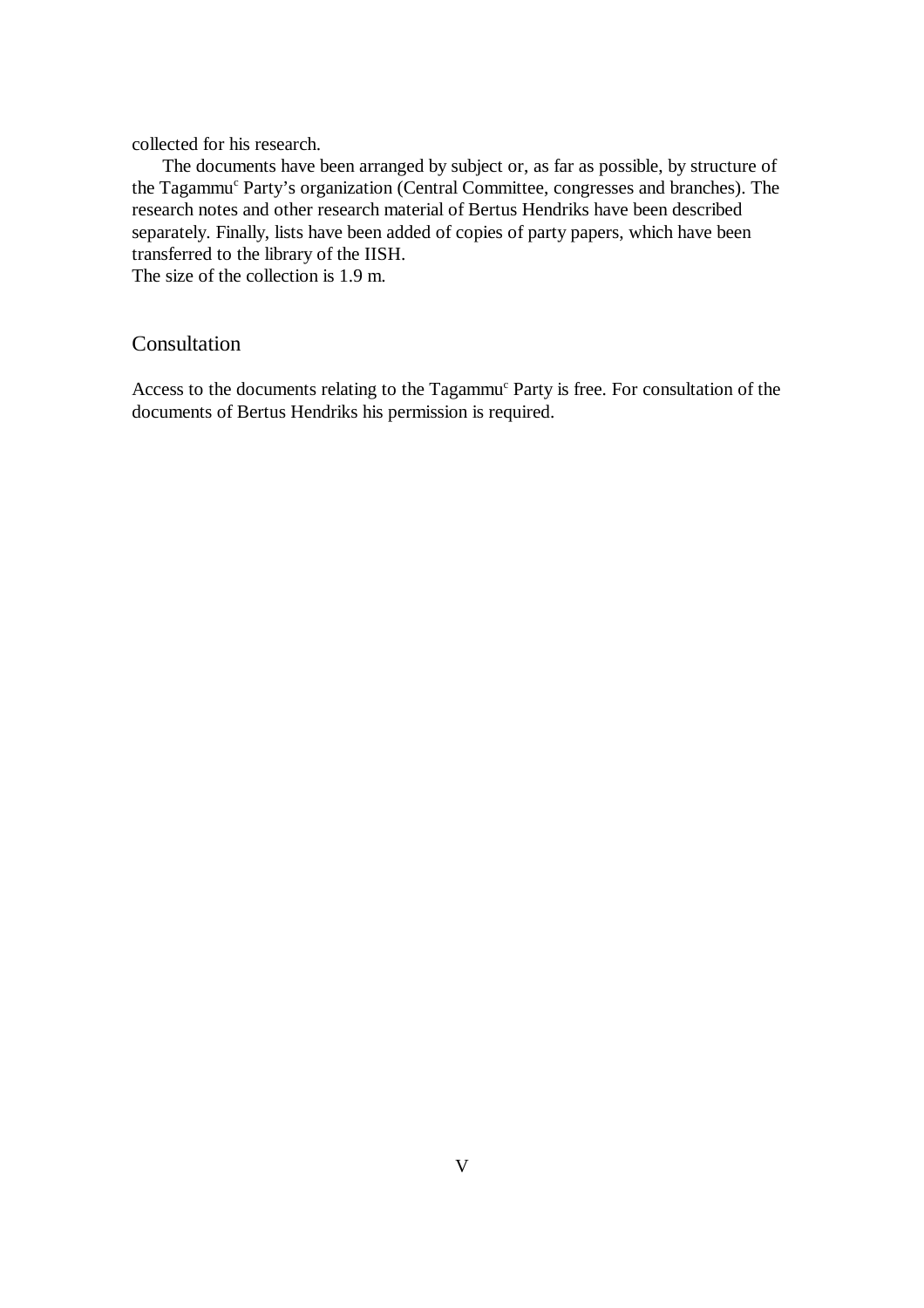#### *INVENTORY*

# TAGAMMU<sup>C</sup> PARTY

#### Foundation and party programme

- 1-10. Proceedings of meetings, proposals for a party programme and other documents concerning the foundation of the Tagammu<sup>c</sup> Party. 1976-1978. 10 covers.
	- 1. Proceedings of the joint meeting of the Central Committee and the Parliamentary Committee of the Arab Socialist Union (ASU) concerning the division of the ASU into three platforms. 29 March 1976. 80 pages. With a working paper drawn up by the Central Secretariat of the ASU concerning the issue of the platforms: *Warqa* <sup>*c*</sup>amal hawl mawdu<sup>c</sup> al-manabir muqaddama min Imana al-<sup>c</sup>Amma *ila Lajna al-Markaziyya*. 1976. 4 pages.
	- 2. Proposal for the party programme of Tanzim al-Tagammu<sup>c</sup>: *Mashru<sup>c</sup> barnamij al-Tagammu . al-Ittihad al-Ishtiraki al- Arabi, Tanzim c c al-Tagammu<sup>c</sup>*. [1977].

NB. With notes of Bertus Hendriks.

- 3. Reaction of Tanzim al-Tagammu<sup>c</sup> to a communiqué of the prime minister: *Mulahazat nuwwab al-Tagammu<sup>c c</sup>ala bayan ra'is al-wuzara' wa tasawwuratuhum li-l-mashakil*. January 1977.
- 4. Party programme written by Isma'il Sabri Abdallah after the third meeting of the Founding Committee of the Tagammu<sup>c</sup> Party:  $Ba^c d$ *ijtima<sup>c</sup> al-Hai'a al-Ta'sisiyya al-thalith. Da<sup>c</sup>m wa tatwir al-<sup>c</sup>amal ala al-mustawa al-markazi*. 4 January 1977. 6 pages. *<sup>c</sup>*
- 5. Proposal for the party programme of the Tagammu<sup>c</sup> Party: *Mashru<sup>c</sup>al-barnamij al-<sup>c</sup>amm.* June/July 1977. 82 pages.
- 6. Proceedings of the extraordinary meeting of the Founding Comittee of the Tagammu<sup>c</sup> Party: *Watha'iq al-ijtima<sup>c</sup> al-tari' li-l-Hai'a al-Ta'sisiyya.* 11 June 1978. 23 pages.
- 7. Document entitled *Comments of Our Party on Social Democracy*. *Mulahazat hizbuna* <sup>c</sup>ala nazariyya al-ishtirakiyya al-dimuqratiyya. With notes and comments. July 1978. 31 pages.
- 8. Working paper entitled *On the Future of Democracy in Egypt*. *Hawl mustaqbal al-dimuqratiyya fi Misr*. July 1978. 12 pages.
- 9. French publication of Tagammu<sup>c</sup>, Parti du Rassemblement National Progressiste Unioniste (PRNPU) *Bulletin d'information*. December, 1978, No. 1. 4 pages.
- 10. Outline of the programme of the Progressive Platform, the predecessor of the Tagammu<sup>c</sup> Party. 1978. 18 pages.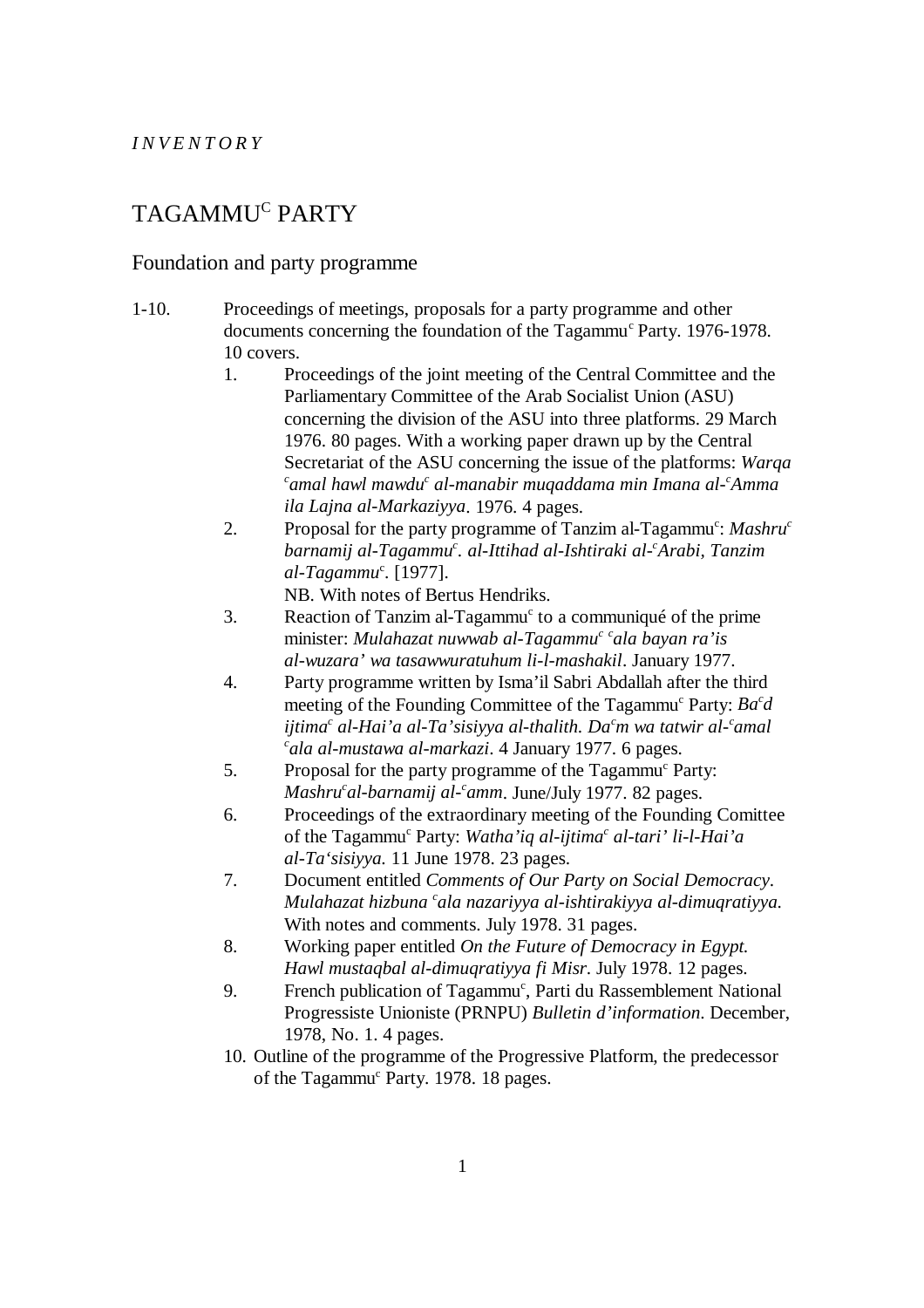#### Central Committee

- 11-24. Documents relating to sessions of the Central Committee. 1979-1991. 11 covers, 2 folders.
	- 11. Communiqué of the Central Committee of the Tagammu<sup> $c$ </sup> Party of its 17th meeting held on 12 and 13 January. January 1979. 3 pages.
	- 12. Proposal for a resolution on the political situation before the first general party congress: *Mashru<sup>c</sup>* al-taqrir al-siyasi al-<sup>c</sup>amm ila mu'tamar *al-qawmi al-awwal li-Hizb al-Tagammu<sup>c</sup>*. December 1979. 49 pages.
	- 13. Proposal for the resolution of the Central Committee: *Mashru<sup>c</sup> al-taqrir al-siyasi*. 25-26 December 1980.
	- 14. Documents of the sessions of the Central Committee: *Watha'iq dawra* ijtima<sup>c</sup>at al-Lajna al-Markaziyya. 19 November 1981. 23 pages.
	- 15. Political resolution taken by the Central Committee during its meeting of 19 November 1981: *al-Taqrir al-siyasi al-sadir <sup>c</sup>an ijtima<sup>c</sup> al-Lajna al-Markaziyya fi 19 nuvimbir 1981*. 19 November 1981. 13 pages.
	- 16. Pamphlet issued by the Central Committee during its meeting of 19 November 1981. 19 November 1981.
	- 17. Proposal of the Central Committee to the extraordinary general party congress of 25 March 1983: *Mashru<sup>c</sup> taqrir al-Lajna al-Markaziyya ila al-mu'tamar al- amm al-tari'*. October 1982. *<sup>c</sup>*
	- 18. Draft resolution of the the Secretary General to the Central Committee concerning the preparation of the second general congress of 19 April 1983: Mashru<sup>c</sup> taqrir muqaddam min al-Imana al-'Amma ila al-Lajna *al-Markaziyya hawl i'dad li-l-mu'tamar al- amm al-thani.* April 1983. *<sup>c</sup>*
	- 19. Documents of the General Secretariat for the Central Committeemeeting: *Taqrir al-Imana al- Amma ila al-Lajna <sup>c</sup> al-Markaziyya*. 18-19 October 1983.
	- 20. Documents of the sessions of the Central Committee: *Watha'iq ijtima<sup>c</sup>at al-Lajna al-Markaziyya, 18-19 uktubir 1984*. 18-19 October 1984.
	- 21. Documents of the meeting of the Central Committee on 23-24 January 1986, including the draft resolution: *Mashru<sup>c</sup> al-taqrir al-siyasi* (25 pages); Proposal for a party line in 1986: *Mashruc al-itar al- amm li-khitta al- amal al-hizbi li- amm 1986* (8 pages); *c cc* Proposal for a statute of the party newspaper: *Mashru<sup>c</sup>* la'*ihat al-nizam al-asasi li-sihafa al-hizb* (8 pages); Proposal for a statute of the internal organization of Central Committee: *Mashru<sup>c</sup> la'ihat al-nizam al-dakhili li-Lajna al-Markaziyya* (2 pages); Proposal for party work: *Mashru<sup>c</sup> khitta al-'amal al-jamahiri* (48 pages); Publication of the documents of the 13th meeting of the Central Committee (63 pages). 30-31 October 1986. (folder).
	- 22. Documents of the 14th meeting of the Central Committee, held on 25-26 June 1987, concerning the general elections of 1987, the party line and organization, with a resolution on cadre training. June 1987. (folder).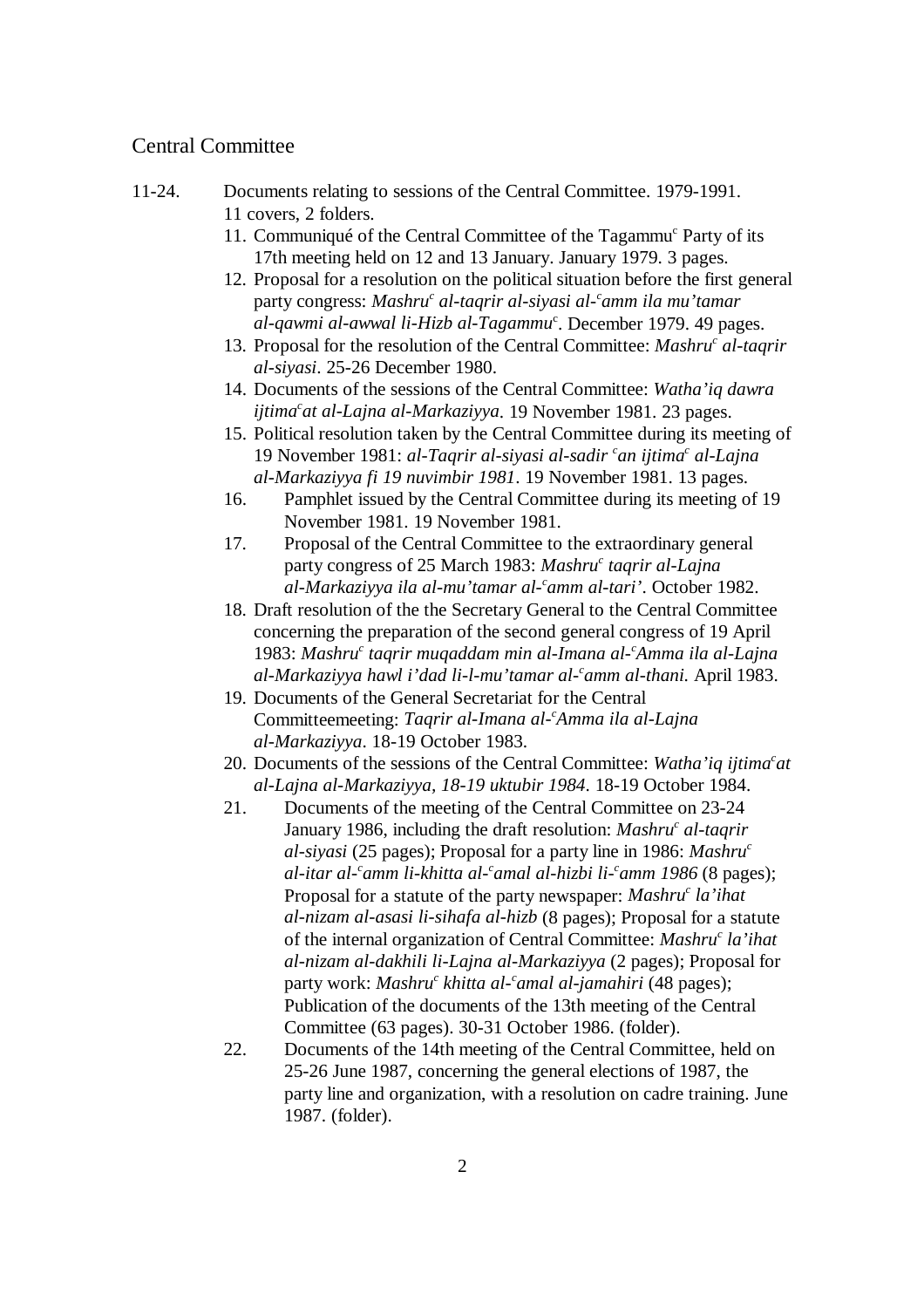- 23. Proceedings of the 20th meeting of the Central Committee. 28-29 June 1990.
- 24. Proceedings of the 23rd meeting of the Central Committee and other documents. 21 November 1991.

#### Congresses

- 25-36. Resolutions, working papers and other documents relating to general congresses of the Tagammu<sup>c</sup> Party. 1979-1992. 9 covers, 2 folders.
	- 25. Communiqué containing the synopsis of the meeting of the preparatory committee for the general congress of the Tagammu<sup>c</sup> Party. [1979].
	- 26. Pamphlet of the first congress held in the governorate of Giza. 4 February 1979. 39 pages.
	- 27. Resolutions of the first general party congress: *Qararat al-mu'tamar al- amm al-awwal*. 10-11 April 1980. 43 pages. *<sup>c</sup>*
	- 28. Programme of the Tagammu<sup>c</sup> Party adopted during the first general congress: *al-Barnamij al-siyasi al- amm*. 10-11 April 1980. 38 *<sup>c</sup>* pages.
	- 29. Leaflet against the banning of a party congress commemorating the death of Nasser. 27 September 1980.
	- 30. Pamphlet entitled *Concerning the Structure of the party*: *Qadaya al-bina' al-hizb*. Resolutions on the structure of the Tagammu<sup>c</sup> Party during the First Political Meeting. April 1981.
	- 31. Documents of the First Political Meeting: *al-Mu'tamar al- amm <sup>c</sup> al-awwal. Watha'iq al-Dawra al-Siyasiyya al-Awla*. April 1981. 28 pages.
	- 32. Final communiqué of the general party congress of the First Political Session: *al-Bayan al-khitami*. 9-10 April 1981. 6 pages.
	- 33. Documents of the Second Political Session of the general party congress: *al-Mu'tamar al- amm al-awwal. Watha'iq al-dawra <sup>c</sup> al-siyasiya al-thaniyya*. 7 May 1982.
	- 34. Draft resolution for the Second Political Session of the general party congress of May 1982: *Mashru<sup>c</sup>* al-taqrir al-siyasi li- al-Dawra *al-Siyasiyya al-Thaniyya li-l-mu'tamar al- amm al-awwal*. May *<sup>c</sup>* 1982.
	- 35. Collection of documents concerning resolutions adopted during the 2nd general party congress. 27-28 June 1985.

NB. envelope with notes of Bertus Hendriks.

- Draft proposal for party programme for the second general party congress June 1985: *Mashru<sup>c</sup>* al-taqrir al-siyasi. 27-28 June 1985. - Documents of the second general party congress and a meeting of the Central Committee: *Mashru<sup>c</sup>* taqrir hawl jarida al-Ahali. 20-21 February 1985. (folder).

36. Documents concerning the 3rd general party congress held between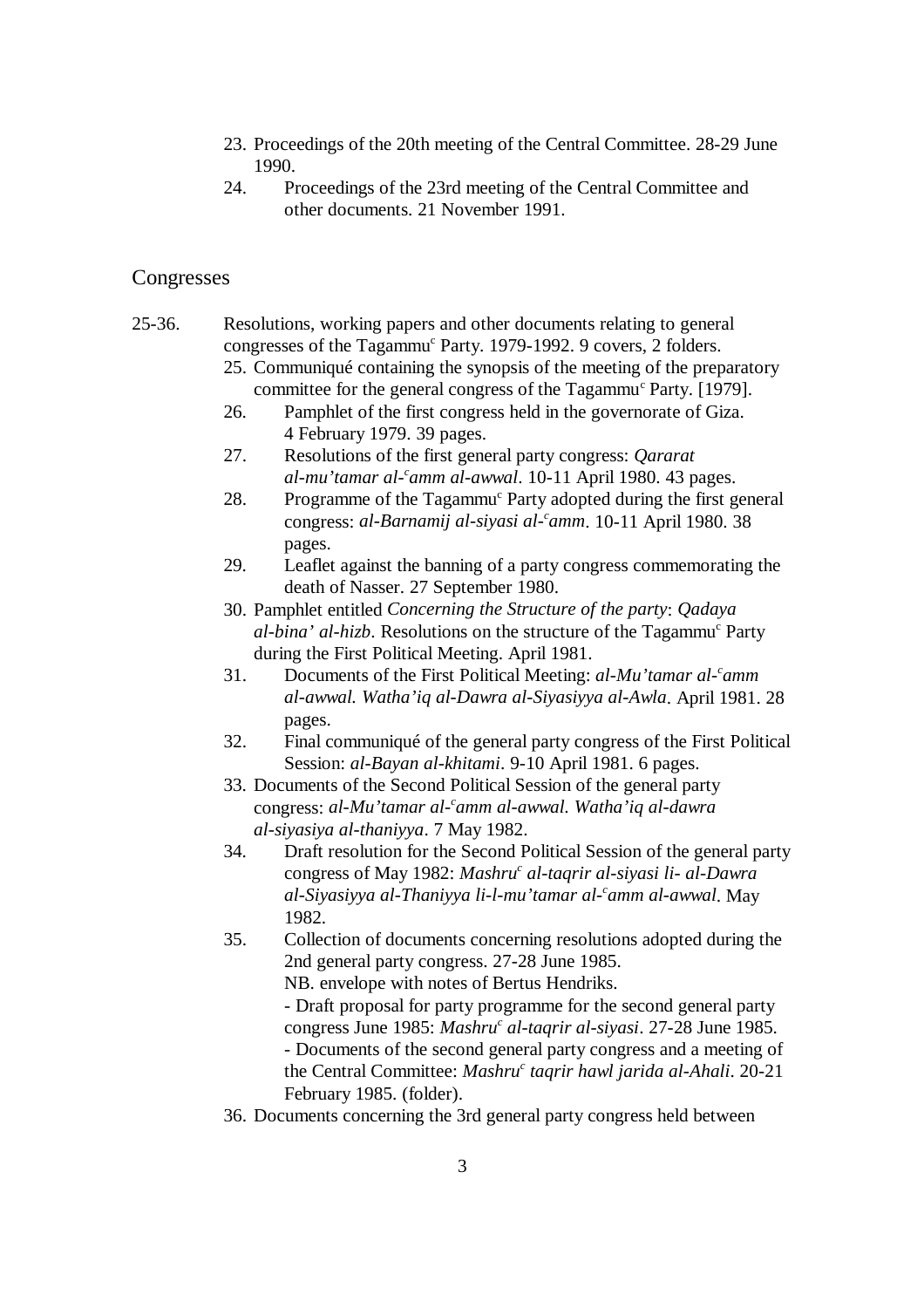26-28 February 1992: *Watha'iq al-mu'tamar al-'amm al-thalith*. February 1992. (folder).

#### **Statutes**

- 37-39. Draft statutes and statutes of the Tagammu<sup>c</sup> Party. With documents concerning the internal organization. 1979-1982. 3 folders.
	- 37. Statute: *Tawjihat tanzimiyya*. 26 December 1979 (2 pages); Draft proposal for statute: *Mashru<sup>c</sup>* la'iha al-nizam al-dakhili li-l-hizb. 25 pages, [1979]; Draft resolution on the internal organization: *Mashruc al-taqrir al-tanzimi*, May 1982 ( 13 pages); Internal document on party work: *Tabi'a wa asalib al-'amal al-jamahiri*, N.d. (7 pages); List of names of members of the General Secretariat. N.d.
	- 38. Statute of meetings: *Idarat al-ijtima<sup>c</sup>at wa qiyadat al-munaqashat*. August 1980. *La'ihat al-nizam al-dakhili*. N.d. Document written by Rif'at al-Sa'id on party work: *Da<sup>c</sup>wa li- l-tafkir hawl asalib al-<sup>c</sup>amal.* N.d. Statute drawn up for the first party congress, 10-11 April 1980: *Taqrir al-tanzim*. April 1980.
	- 39. Statute of the Tagammu<sup>c</sup> Party as drawn up during the first party congress: *La'iha al-nizam al-dakhili*. April 1980. 12 pages.

#### Branches

| 40-42. | Pamphlets and congresses of foundation meetings and other documents                |
|--------|------------------------------------------------------------------------------------|
|        | relating to local branches of the Tagammu <sup>c</sup> Party. 1978-1981. 3 covers. |
|        | 40. Pamphlet of the founding congress of the Tagammu <sup>c</sup> Party section in |
|        | Cairo. 24 February 1978.                                                           |
|        | Pamphlet of the Second party congress in District of Kafr                          |
|        | al-Dawwar. 12 October 1980.                                                        |
|        | Pamphlet of the party branch in al-Fayyum. 17 Nov. 1978.                           |
|        | Pamphlet of the founding congress in Giza. 4 February 1979.                        |
|        | NB. See also inv.no. 26.                                                           |
|        | Pamphlet of the founding congress in Asyut. 8 December 1978.                       |
|        | Pamphlet of Tanzim al-Tagammu <sup>c</sup> in commemoration of the sixth           |
|        | anniversary of Nasser's death. 29 September 1976.                                  |
|        | Pamphlet of the founding congress in Gena. 21 April 1978.                          |
|        | Pamphlet of the party congress in the governorate of al-Sharqiyya. 1               |
|        | November 1978.                                                                     |
|        | 41. Pamphlet of the founding congress in Suez. November 1978.                      |
|        | Pamphlet of the founding congress in Alexandria. 12 October 1978.                  |
|        | Pamphlet of the founding congress in al-Qalyubiyya. 29 September                   |
|        | 1978.                                                                              |
|        | Pamphlet of the founding congress in al-Buhaira. 7 April 1978.                     |
|        |                                                                                    |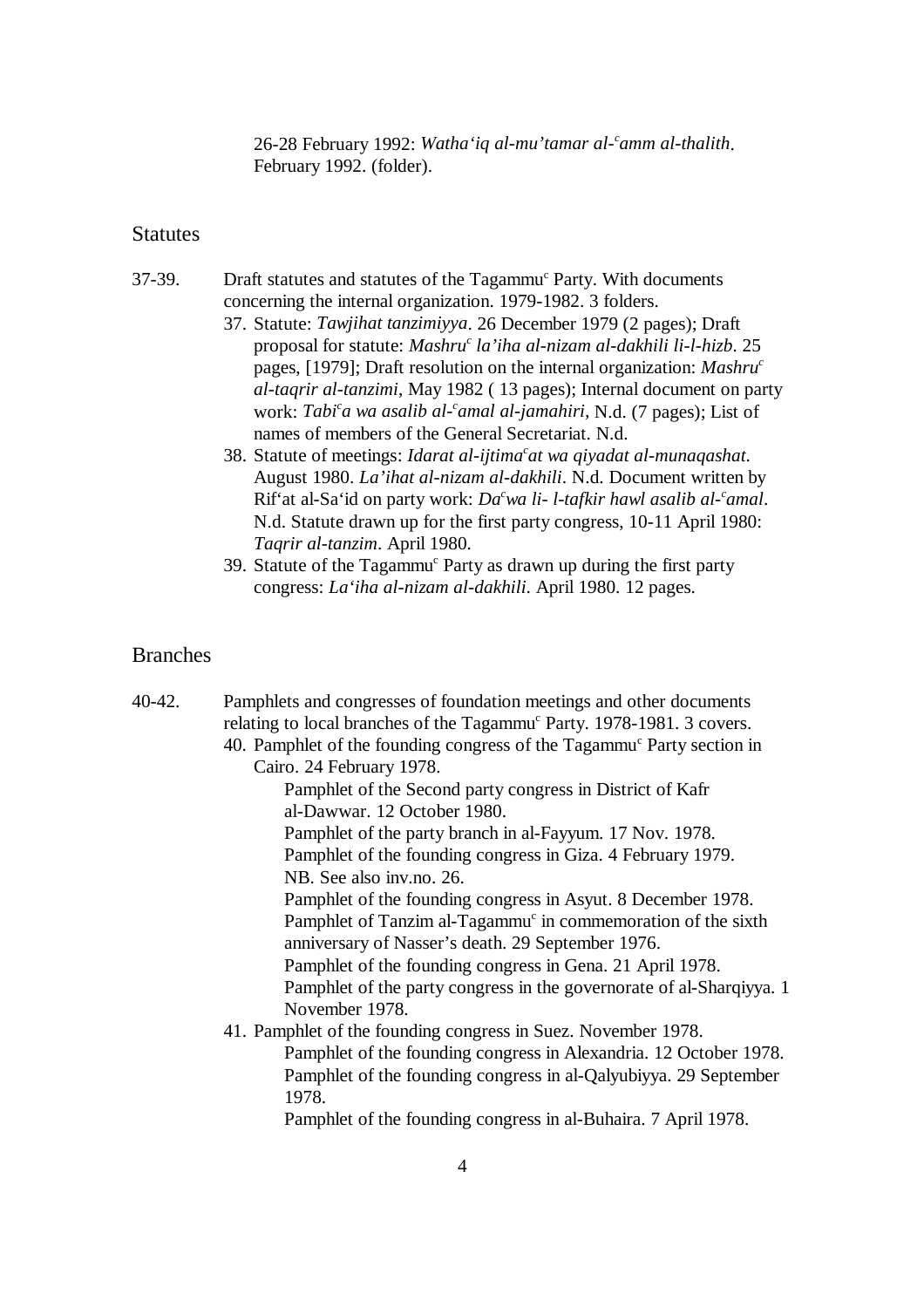Pamphlet of the founding congress in al-Gharbiyya. 21 April 1978.

42. Leaflets, communiqués, congress resolutions and other documents of local branches of Tanzim al-Tagammu<sup>c</sup> and the Tagammu<sup>c</sup> Party. 1976, 1978, 1979, 1981.

#### General elections

- 43-51. Documents concerning the general election campaigns of the Tagammu<sup>c</sup> Party. 1976-1987. 3 folders, 5 covers.
	- 43. Documents concerning the general election campaign of 1976 and 1979.
	- 44. Flyers, leaflets, pamphlets and other documents of the Tagammu<sup>c</sup> Party concerning the election campaign of 1984.
	- 45. Copies of the elections laws and results of the 1984 elections published in newspapers. 1984
	- 46-47. Leaflets, party programmes and other documents concerning the general election campaign of 1984. 1984. (2 folders).
	- 48-49. Leaflets, pamphlets and other documents concerning the general election campaign of 1987. 1987. (folder and cover).
	- 50. Proceedings of the meetings of the Central Committee concerning the general election of 1990. 20 October 1990.
	- 51. Leaflets of candidates of the Tagammu<sup>c</sup> Party for the general elections campaign of 1990.

#### Egyptian internal policy

- 52-91. Pamphlets, leaflets and other statements of the Tagammu<sup>c</sup> Party on internal Egyptian political affairs. 1977-1981 and n.d. 48 covers.
	- 52. Collection of republished leaflets, pamphlets and declarations of the Tagammu<sup>c</sup> Party concerning the 'food' riots of 18 and 19 January 1977. January/February 1977. 19 pages.
	- 53. Leaflet announcing the boycot of parliamentary elections of 1977: *Kana al-insihab darura wa la tahammalna mas'uliyya tarikhiyya*. 5 June 1977.
	- 54. Leaflet denouncing state repression and deterioration of the political situation. 3 July 1977.
	- 55. Leaflet issued by the secretariat of the Tagammu<sup>c</sup> Party in Zayyida Zainab concerning the withdrawal of food subsidies. 15 April 1978.
	- 56. Statement by the General Secretariat: *Bayan min al-sikritariyya al- amma*. 14 May 1978. 6 pages. *<sup>c</sup>*
	- 57. Communiqué of the General Secretariat concerning the defence of democracy. 21 May 1978.
	- 58. Communiqué of the General Secretariat concerning the results of the referendum. 21 May 1978. 3 pages.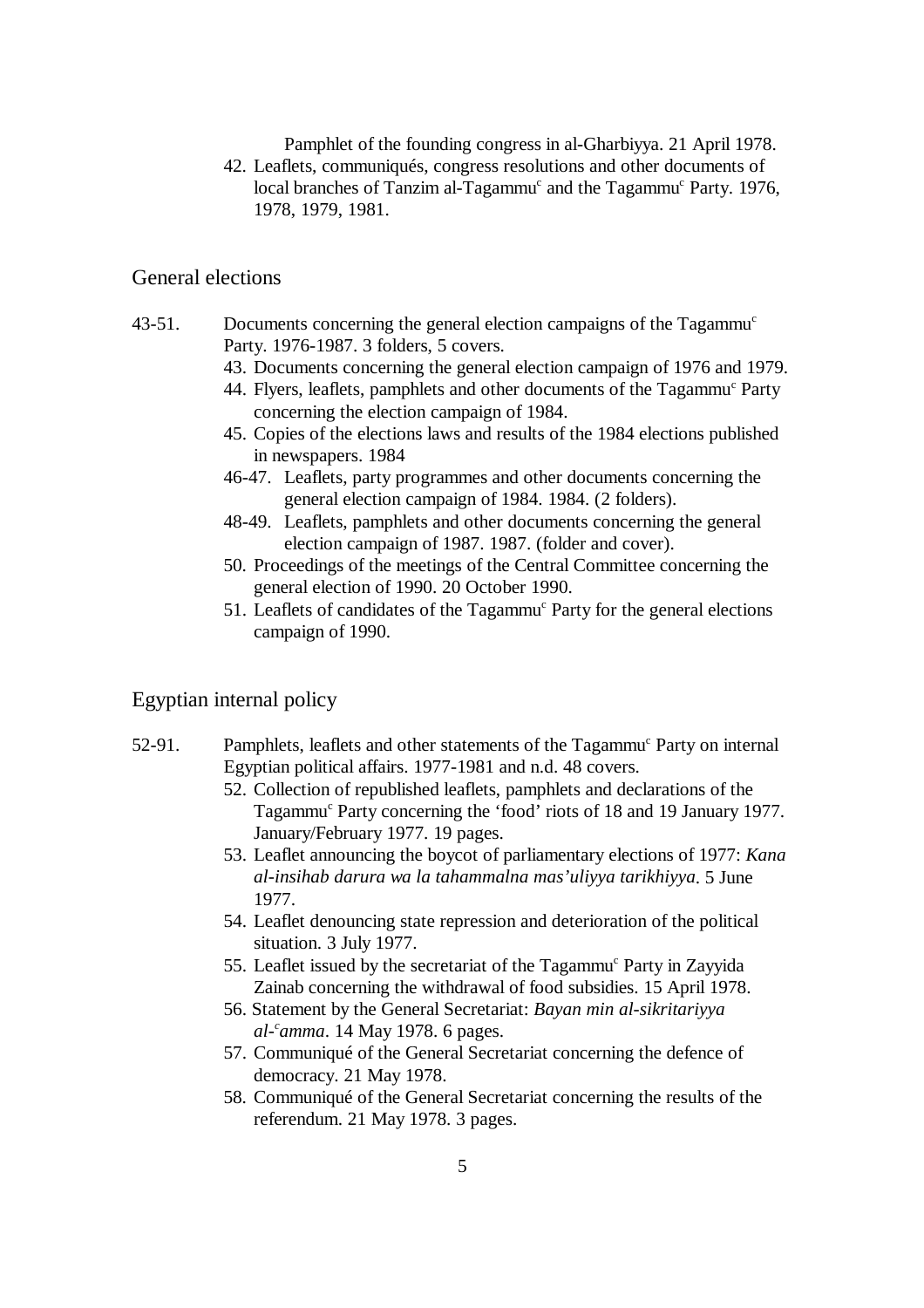- 59. Leaflet with republication of the editorial by Khalid Muhyi al-Din in *al-Ahali* which was confiscated: *Quyud jadida 'ala al-dimuqratiyya*. 16 May 1978.
- 60. Leaflet issued by the General Secretariat denouncing anti-democratic laws adopted by parliament at the beginning of June. 4 June 1978.
- 61. Leaflet issued by the General Secretariat. 11 June 1978.
- 62. Agenda of the Tagammu<sup>c</sup> Party for the next month: *Mashru<sup>c</sup> khitta*  $c$ <sub>amal</sub> hatta 23 Yulyu 1978. 25 June 1978. 2 pages.
- 63. Leaflet issued by the General Secretariat in defence of Tagammu<sup>c</sup> member of parliament Abu al-'Izz al-Harari. 27 June 1978.
- 64. Leaflet concerning the trial of Lutfi Wakid and the confiscation of *al-Ahali.* 2 July 1978.
- 65. Pamphlet protesting the confiscation of *al-Ahali* newspaper. 26 October 1978. 3 pages.
- 66. Leaflet denouncing the police raid on the  $Tagamma<sup>c</sup>$  party building on 19 January: *Bayan ila al-Sha b*. 19 January 1979. *<sup>c</sup>*
- 67. Leaflet denouncing the police raid on the party building of the Tagammu<sup>c</sup> Party and the confiscation of its printing press: *Hatta la naqul kalimatana*. 17 April 1979.
- 68. Collection of leaflets and pamphlets concerning the parliamentary elections of June 1979. June 1979.
- 69. Pamphlet against the general prosecutor: *al-Haqiqa hawl bayan al-na'ib al- amm*. 6 June 1979. 4 pages. *<sup>c</sup>*
- 70. Leaflet in protest against the raid of the security police of the party building of Tagammu<sup>c</sup>: *Intihak jadid li-qanun al-ahzab*. 13 October 1979.
- 71. Published minutes of the meeting of the General Secretariat: *Waqa i' <sup>c</sup> ijtima<sup>c</sup> al-sikritariyya al-'amma*. 12 November 1979. 10 pages.
- 72. Leaflet denouncing the confiscation of the means of expression: *Bayan hawl ikhfa' ajhiza al-i lam li-l-haqa'iq*. 3 December 1979. *<sup>c</sup>*
- 73. Leaflet issued by the General Secretariat denouncing the involvement of the army in politics: *Yajibu an tabqi al-quwwat al-musallaha ba idan <sup>c</sup>*  $c$ an al-sira<sup>c</sup> al-hizbi. 9 December 1979.
- 74. Leaflet announcing the death of Zaki Murad. 18 Dec. 1979.
- 75. Resolution concerning the convening of the general party congress: *Tagrir* <sup>c</sup>an al-maw<sup>*id al-munasib wa kayfiyya al-i*<sup>c</sup>dad li al-mu'tamar</sup> *al-* camm li-Hizb al-Tagammu<sup>c</sup>. 1979.
- 76. Pamphlet of the General Secretariat denouncing the 'Law of Shame': *Difa<sup>c</sup>an <sup>c</sup>an al-dustur, wa al-dimuqratiyya wa hurriyya.* 1979.
- 77. Pamphlet concerning the present political situation: *Taqrir* <sup>c</sup>an al-mawqif *al-siyasi al-rahin*. 1979. 6 pages.
- 78. Pamphlets concerning the relation between Islam and politics written by  $Rif<sup>c</sup>at$  al-Sa<sup>c</sup>id, Milad Hanna and sheikh Mustafa Muhammad <sup>c</sup> Asi. 1977-1979.
- 79. Leaflets, pamphlets and communiqués concerning press laws and the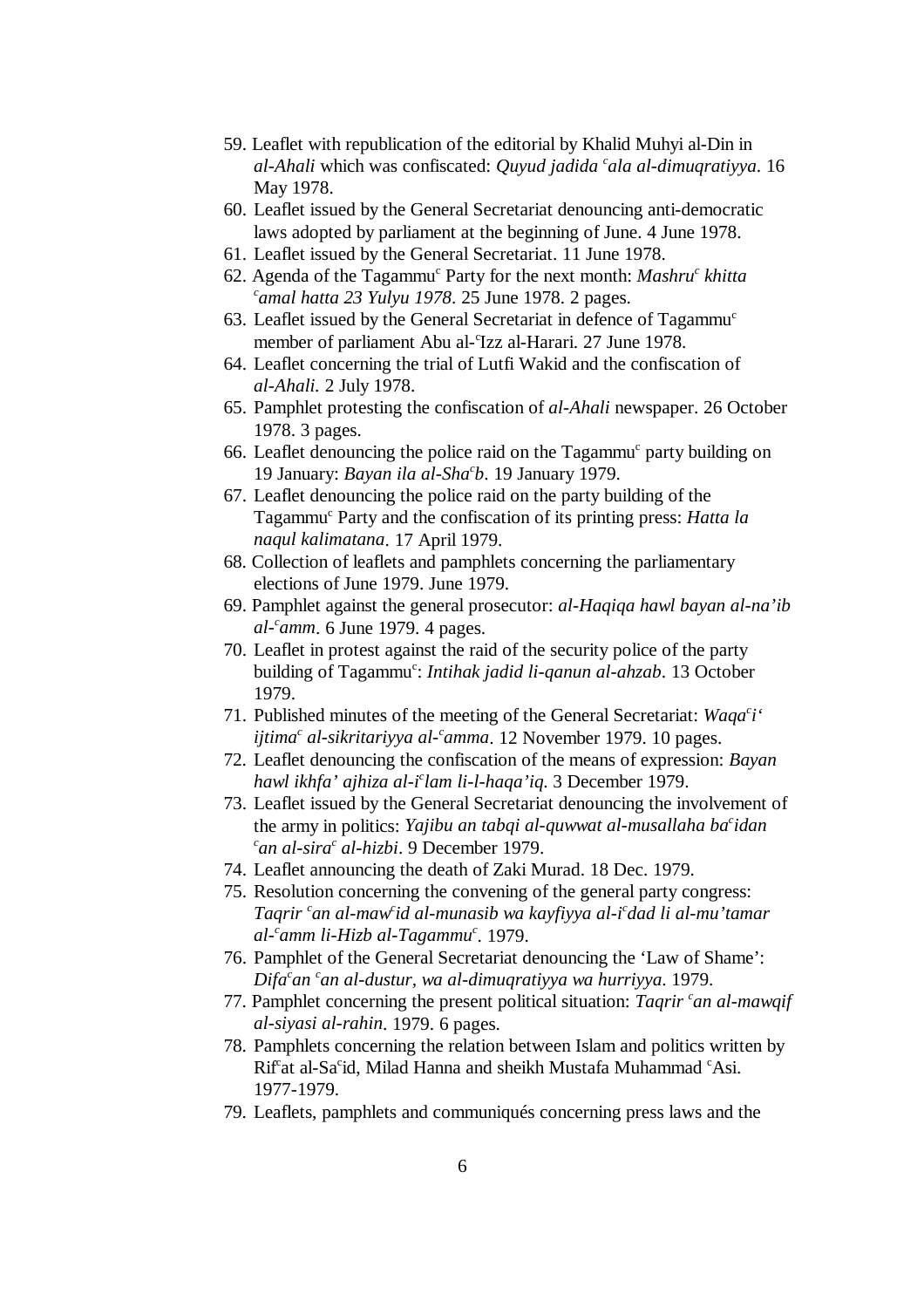confiscation of *al-Ahali* in 1978. 1977-1979.

- 80. Collection of leaflets concerning elections and other manifestations between 1977 and 1980.
- 81. Proceedings of economic conferences. 1979-1981.
- 82. Collection of pamphlets and leaflets denouncing the 'Law of Shame'. January 1980.
- 83. Communiqué of Khalid Muhyi al-Din during press conference. 25 February 1980.
- 84. Press release of a speech held by Khalid Muhyi al-Din in parliament concerning the trials of January 1977. 26 April 1980. NB. In Arabic with English translation.
- 85. Pamphlet concerning the appointment of the prime minister Fu'ad Muhyi al-Din. 25 June 1980.
- 86. Collection of leaflets, pamphlets, brochures and congress resolutions issued by the Tagammu<sup>c</sup> Party on the National Front. 1980-1981.
- 87. Collection of leaflets, pamphlets and resolutions of the General Secretariat, regional congresses and other documents concerning the crisis after the assassination of Sadat. October-December 1981.
- 88. Pamphlet concerning parliamentary elections: *An... li-intikhabat* <sup>c</sup> *al-barlamaniyya*. 30 December 1981.
- 89. Statement on the parliamentary elections: *Bayan hawl intikhabat majlis al-sha b*. [1981]. 3 pages. *<sup>c</sup>*
- 90. Leaflet denouncing religious conflict (*al-fitna al-ta'ifiyya*). N.d.
- 91. Discussion paper: *Qadaya li-l-munaqasha*. N.d. 4 pages.

#### Parliamentary affairs

- 92-98. Official replies to governmental policy by the Tagammu<sup>c</sup> Party in parliament. 1977-1992. 6 covers.
	- 92. Analysis of the governmental proposal to end subsidies. [1977].
	- 93. Anthology containing speeches and statements explaining the oppositional policy of the Tagammu<sup>c</sup> Party, published on the 7th anniversary of the death of Nasser: *Limadha in<sup>c</sup>aradu al-hukuma?* 1977.
	- 94. Pamphlets containing speeches of Tagammu<sup>c</sup> Party members in parliament to government policy in the period 1977-1978 entitled *Our Answer to the declaration of the government: Radduna 'ala bayan al-hukuma 1978*. With an introduction by Khalid Muhyi al-Din. January 1978.
	- 95. Communiqués issued by the parliamentary section of the Tagammu<sup>c</sup> Party. 1977, 1978.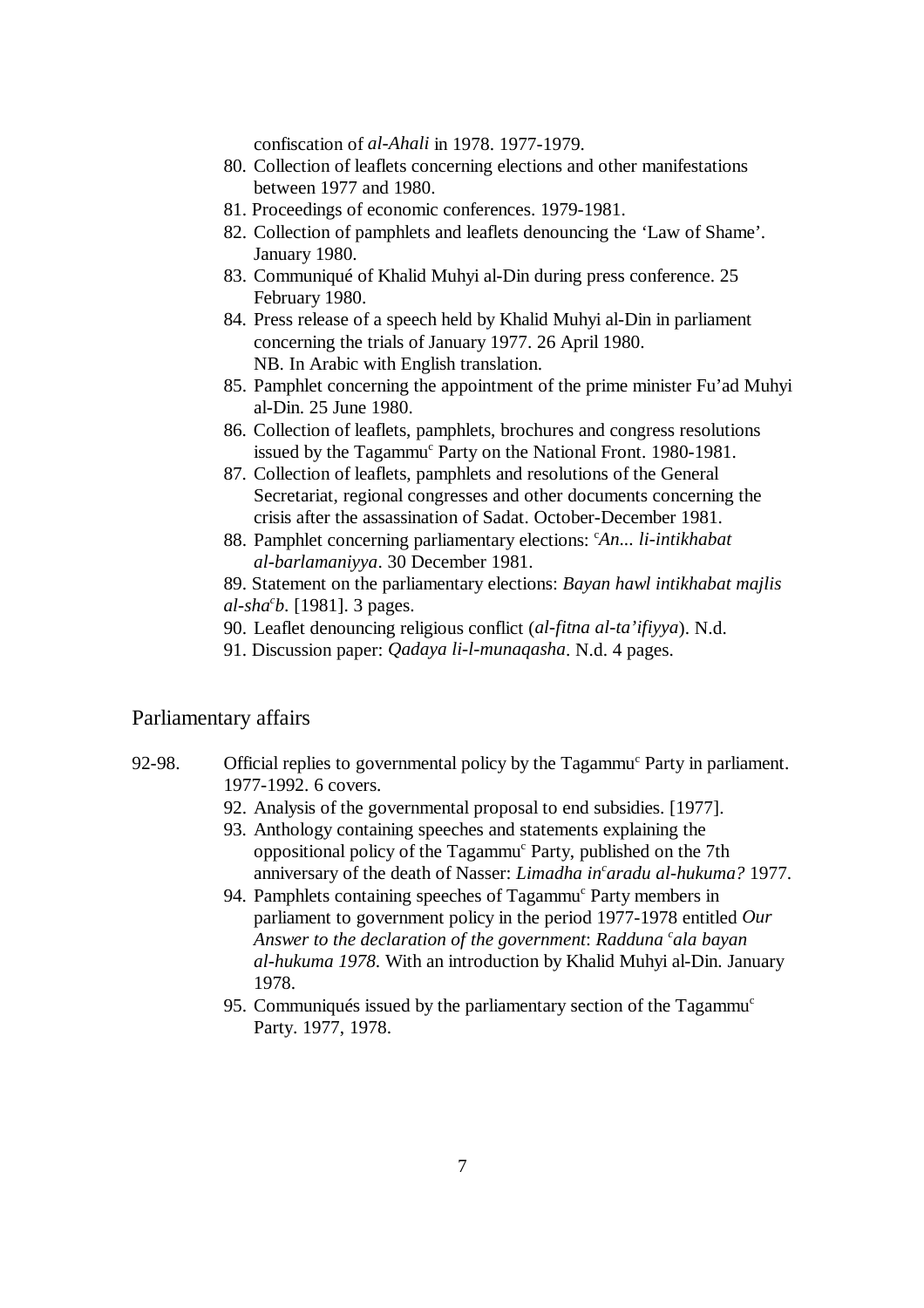- 96. Pamphlets containing speeches of members of the Tagammu<sup>c</sup> Party in parliament in response to the annual declaration of the policy of the government in 1980, entitled *Our Response to declaration of the government in 1980*: *Radduna ala bayan al-hukuma 1980*. January *<sup>c</sup>* 1980.
- 97. Copy of presidential decree 260 of 1979 concerning the law of organization of the universities, and a comment of the Tagammu<sup>c</sup> Party on the proposal of the special comittee concerning the reform of parliament. 1979 and 1981.
- 98. Comment on the annual budget of the government: *Radduna cala bayan al-hukuma, fabrayir - maris 1992*. 1992

#### Egyptian foreign policy

- 99-110. Leaflets and statements of the Tagammu<sup>c</sup> Party concerning Egypt's foreign policy. 1977-1980, 1990-1991 and n.d. 12 covers.
	- 99. Pamphlet containing a general statement on foreign policy. 23 October 1977.
	- 100. Leaflet against president Sadat's trip to Israel. 16 November 1977. With a pamphlet announcing the establishment of the Independent Parliamentary Front against Sadat's trip to Israel and a leaflet of the Independent Parliamentary Front against the peace initiative of Sadat. 27 November 1977.
	- 101. Communiqué of the General Secretariat concerning Camp David: *Bayan hawl mu'tamar Camp David wa-l-masar al-rahin li-l-qadiya al-wataniyya*, 28 August 1978; Statement by General Secretariat containing first impressions of the Camp David Accords: *Mulahazat awliyya hawl ittifaq Camp David*, 20 September 1978 (3 pages); Statement of the General Secretariat concerning the Camp David Accords: *Bayan bi-mawqif Hizb al-Tagammu<sup>c</sup> min Ittifaqiyyat Camp David*, 25 September 1978; Leaflet protesting Camp David Accords, and calls for an international congress, 4 October 1978; Speech by Khalid Muhyi al-Din in parliamant concerning the Camp David Accords, 11 October 1978; Text of the Camp David Accords in Arabic.
	- 102. Pamphlets and leaflets concerning the peace treaty between Egypt and Israel, among which the pamphlet: *No .. to the Egyptian-Israeli Peace Treaty: La ..li-l-ma*<sup>c</sup>ahad al-Misriyya-al-Isra<sup>c</sup>iliyya. 1979-1980. 16 pages.
	- 103. Pamphlet against normalization of Egyptian-Israeli relations: *Taqrir hawl mawqif Hizb al-Tagammu<sup>c</sup> min tatbi<sup>c</sup>a al-<sup>c</sup>alagat. With a* leaflet calling for the boycot of Israel. 1980. 7 pages.
	- 104. Leaflets and pamphlets against the neutron bomb. 1981.
	- 105. Leaflets and pamphlets concerning other Arab countries. Pamphlet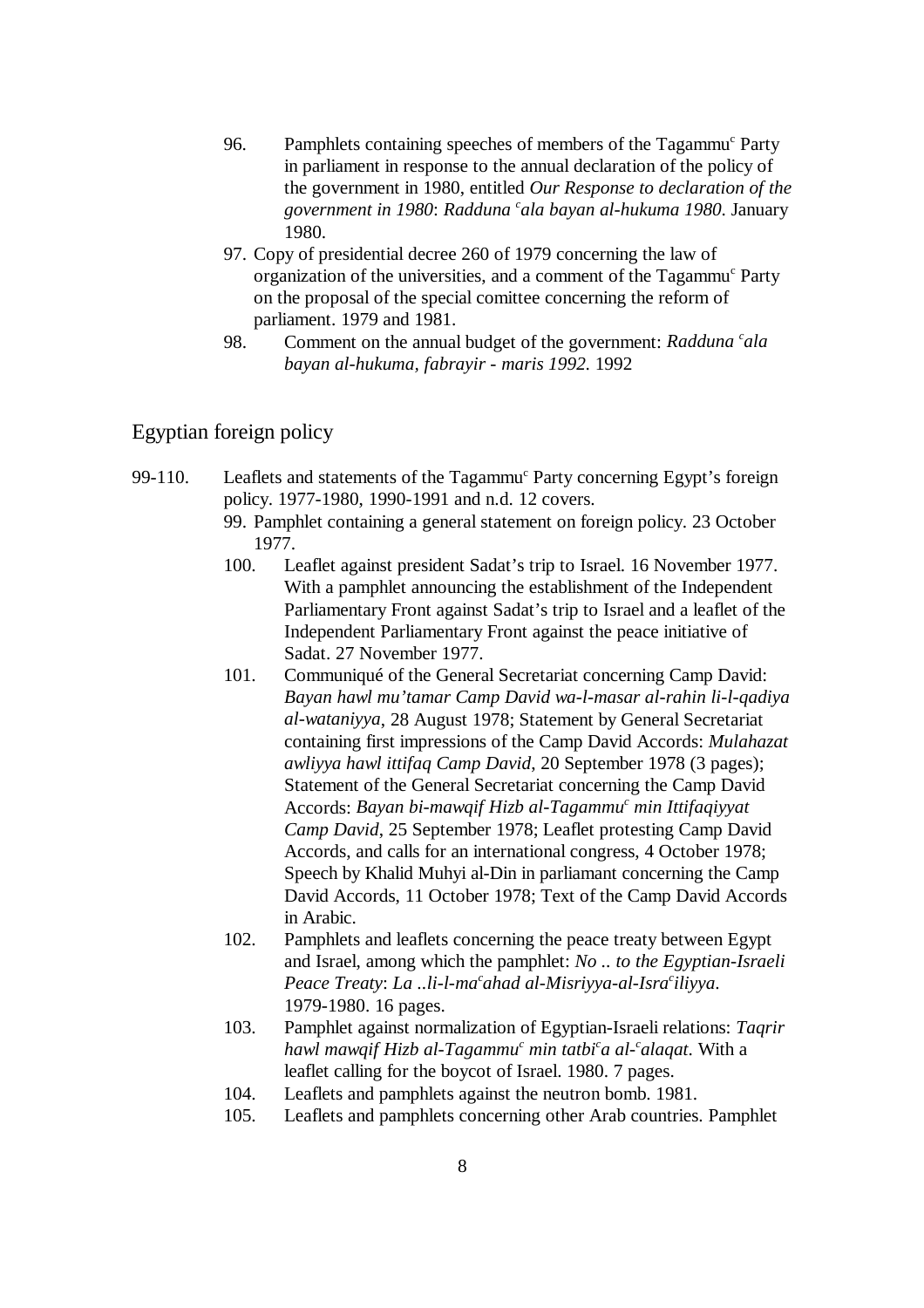containing an interpretation of Arab history. 1977-1979. 3 pages.

- 106. Leaflets and pamphlets concerning the Palestinian struggle for liberation. 1979-1981.
- 107. Leaflets concerning the revolution in Iran. 1979-1980.
- 108. Leaflets concerning Europe and the United States. 1979-1980
- 109. Leaflets and pamphlets concerning (other countries): Vietnam and Afghanistan. N.d.
- 110. Leaflets of the Tagammu<sup>c</sup> Party and other political parties and organizations concerning the Gulf War. August 1990 - January 1991.

#### Central Workers' Bureau

- 111-115. Documents of the Central Workers' Bureau (Maktab al- Ummal al-Markazi) <sup>c</sup> of the Tagammu<sup>c</sup> Party. 1977-1982. 4 covers.
	- 111. Leaflets concerning workers' affairs. 1977-1980.
	- 112. Pamphlet containing laws concerning workers and trade unions. 1987.
	- 113. Regular publications of the Central Bureau of the Workers', *al-Suwa'id,* September 1979, No. 1; Special Issue, May 1982.
	- 114. Resolutions of the first congress of Workers' of the Tagammu<sup>c</sup> Party, other documents and notes of Bertus Hendriks. 1981.
	- 115. Other documents issued by Central bureau of Workers of the Tagammu<sup>c</sup> Party. 1979-1982.

#### Federation of Egyptian Peasants

#### 116-118. Documents concerning the Federation of Egyptian Peasants (Ittihad al-Fallahin al-Misriyyin) of the Tagammu<sup>c</sup> Party. 1978-1983. 3 covers.

- 116. Programme and resolutions of the first peasant congress. 1980 and 1982.
- 117. Documents concerning peasant policy and the commemoration of Kamshish. 1978-1983.
- 118. Different issues of *al-Fallahin* and *Ittihad al-Fallahin* published by the Tagammu<sup>c</sup> Party. 1982-1985 and 1991.

#### Progressive Youth Federation

- 119-123. Documents concerning the Progressive Youth Federation (Ittihad al-Shabab al-Taqaddumi)of the Tagammu<sup>c</sup> party. 1977-1980. 5 covers.
	- 119. Documents on youth policy by the Youth Federation of Tanzim al-Tagammu<sup>c</sup>. 1976 and 1978.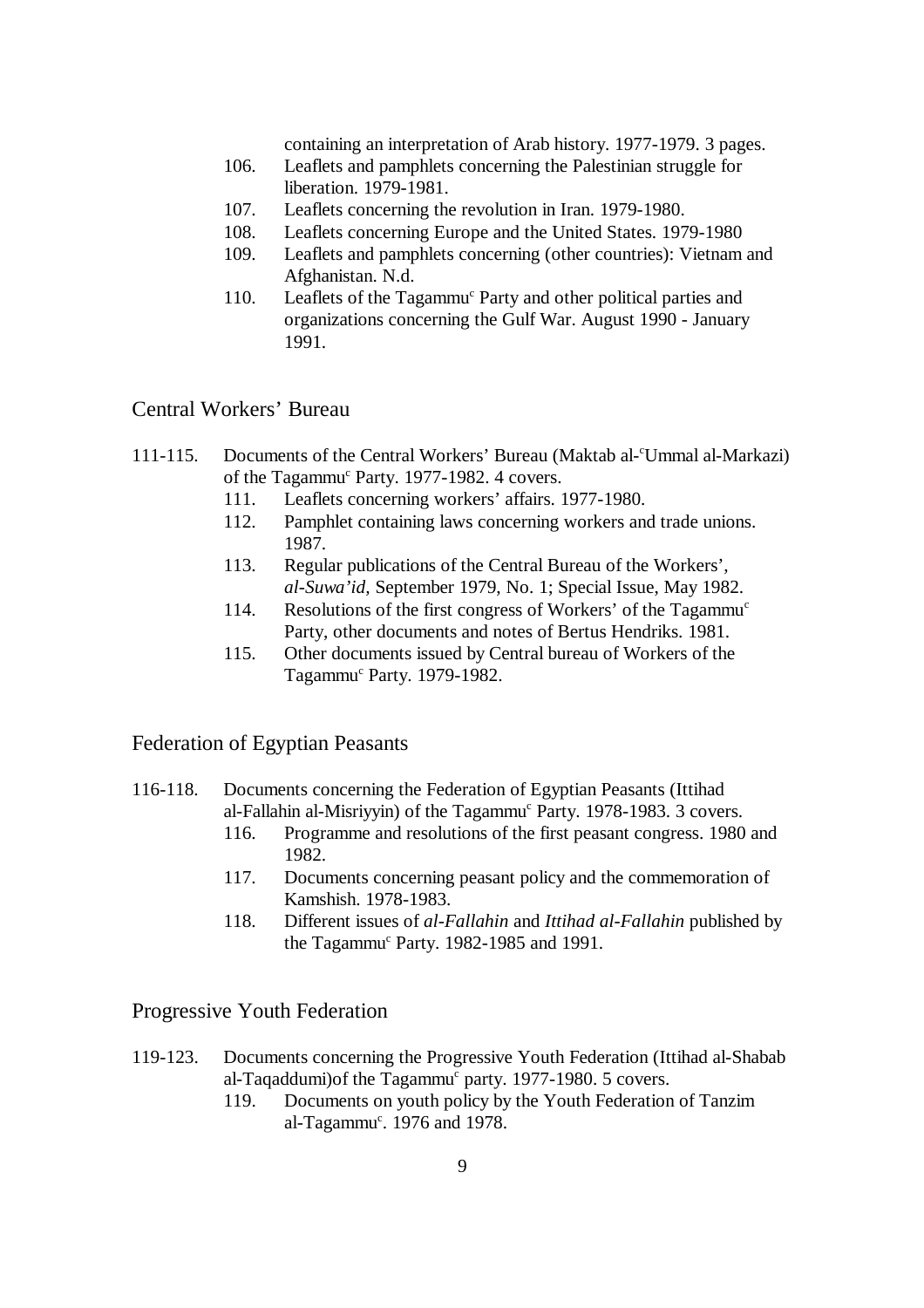- 120. Publications of the Youth Federation on youth problems and political matters. 1976-1980.
- 121. *Dirasat al-Tariq*, January 1978, No. 1; September 1978, No. 2; November 1978, No. 3; n.d. No. 4.
- 122. *al-Tariq*, January 1978, No. 4; March 1978, No. 5; August 1978, No. 6.
- 123. *al-Hiwar*, July 1977, No. 2.

#### Progressive Federation for Women

- 124-126. Documents concerning the Progressive Federation for Women (Ittihad al-Nisa' al-Taqaddumi) of the Tagammu<sup>c</sup> Party. 1979-1986. 3 covers.
	- 124. Documents concerning the first congress of the Progressive Women's Federation. January 1982.
	- 125. Copies of the organ of the Progressive Women's Federation, *Mar'a al-Munadila*, 1982: January, No. 1; April, No. 6; May, No. 7; August, No. 10; September, No. 11; 1983: January, Special No. 15; January, No. 16; March, No. 17; April, No 18; 1985: April, No. 39; 1986: January, No. 43; June, Special; December, No. [?].
	- 126. Irregular publications of the Women's Bureau (al-Maktab al-Nisa'i) of the Tagammu<sup>c</sup> Party. 1979.

#### Committee for the Defence of Civil Rights

- 127-128. Documents concerning the Comittee for the Defence of Civil Rights (*Lajna*  $al-Difa<sup>c</sup>$  *can al-Hurrivat*). 1977-1982. 2 covers.
	- 127. *Hurriyyat*, 1980: October, No. 1; November, No. 2; 1981: January, No. 3; May, No. 4; 1982: February, No 5.
	- 128. Leaflets, pamphlets and lists of names of arrested intellectuals after the January riots, and other documents concerning political repression during the last Sadat years, issued by the Committee for the Defense of Civil Rights. 1977-1981.

#### Committee for the Defence of National Culture

- 129-132. Pamphlets and publications by the Committee for the Defense of National Culture, established to survey the cultural boycot of Israel, and publications of the culture section of the Tagammu<sup>c</sup> Party. 1976, 1979-1983 and n.d. 4 covers.
	- 129. Series of publications entitled *In Defence of National Culture*: *Difa an an al-thaqafa al-qawmiyya*. 1979-1980. *c c*
	- 130. Copies of *al-Muwajaha*, organ of the Committee for the Defense of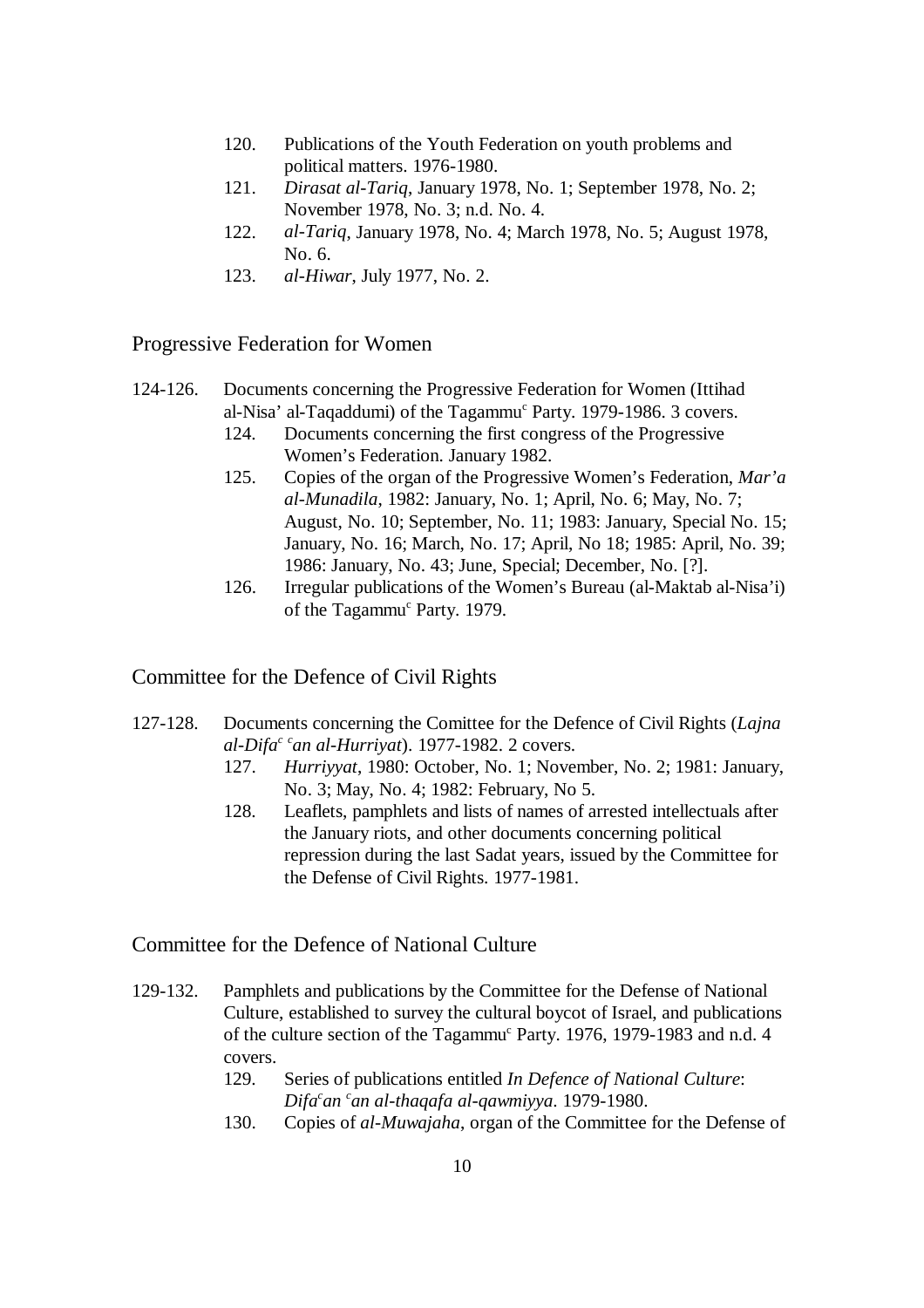National Culture, published first as irregular publication, July, 1981, No. 1; January 1982, No. 2; June 1982, No. 5; then as monthly, June 1983, No. 1.

- 131. Documents relating to cultural rallies, poetry evenings and the bookclub of the Tagammu<sup>c</sup> party. 1976 and n.d.
- 132. Leaflets and pamphlets concerning cultural evenings organized by the Tagammu<sup>c</sup> Party, including poetry by Fu'ad Nigm. N.d.

Periodicals and regular publications of the Tagammu<sup>c</sup> Party

- 133-149. Periodicals, newsletters and other regular publications of the Tagammu<sup>c</sup> Party for its cadres. 1976-1993. 17 folders, 12 covers.
	- 133. *al-Ahali*, 15 February 1978 to 29 March 1978, No. 3-9. NB. Rare copies. (folder).
	- 134. *al-Risala al-Tanzimiyya*, 21 May 1978 (two copies) NB. First internal cadre publication of al-Tagammu<sup>c</sup>. *al-Nashra al-Tanzimiyya,* 15 November 1977, No. 6; 6 December 1977, No. 7; 12 July 1981, No. 1.
	- 135. Awraq al-<sup>c</sup>Ummaliyya, regular publication of the Central Bureau of the Workers', 1985: February, No. 1; April, No. 2; September, No. 3; December, No. 4; 1986: January, No. 5; April, No. 6; June, No. 7; 1987: June, No. 9; July, No. 10; 1988: November, No. 5; 1989: No. 7; 1990: April, No.21; May, No. 22; July, No. 24; 1991: May, No. 34.
	- 136. *al-Hiwar al-Shababi*, al-Tagammu<sup>c</sup>'s Journal for Youth, September 1988, No. 8, No. 9 and No. 10. (folder).
	- 137. *Da'irat al-Hiwar*, publication for members of al-Tagammu<sup>c</sup>. 1980: January, No. 1; November, No 4; 1981: March-April, No. 5; 1985: March, No. 9 and No. 10; April, Nos. 11-13; May, No. 14 and No. 15; June, Nos. 16-19. (folder).
	- 138. *Da'irat al-Hiwar,* 1987: 15 May, No. 22; 15 and 23 July, Nos. 22- 23; 10 and 16 August, Nos. 24 and 25; 1, 5, 13 and 28 September, Nos. 26-29; 12 October, No. 30; 1988: 4 January, No. 31; 2 March, No. 32. (folder)
	- 139. *Da'irat al-Hiwar*, 1988: 21 March, No. 33; 6 April, No. 34; 26 April, No. 35; 1990: 1 July, No. 38; 15 July, No. 39; 15 August, No. 40; 1991: 15 May, No. 42; 15 July, No. 43; 15 August, No. 44; 15 October, No. 45; November, No. 46. 1996: 10 July, No. 58; August 7, No. 59; September 11, No. 60. (folder).
	- 140. *al-Taqaddum*, publication for cadre members of al-Tagammu<sup>c</sup>. 1976: No. 1.; 17 July, No. 2; 24 July, Special issue; 7 August, No 4; 2 October, No. 5; 27 October, special issue elections. (folder).
	- 141. *al-Taqaddum*, 1978: 12 July, No. 1; 6 september, No. 3; 20 and 27 September, Nos. 5-6; 4, 11 and 18 October, Nos. 7-9; 8, 15 and 22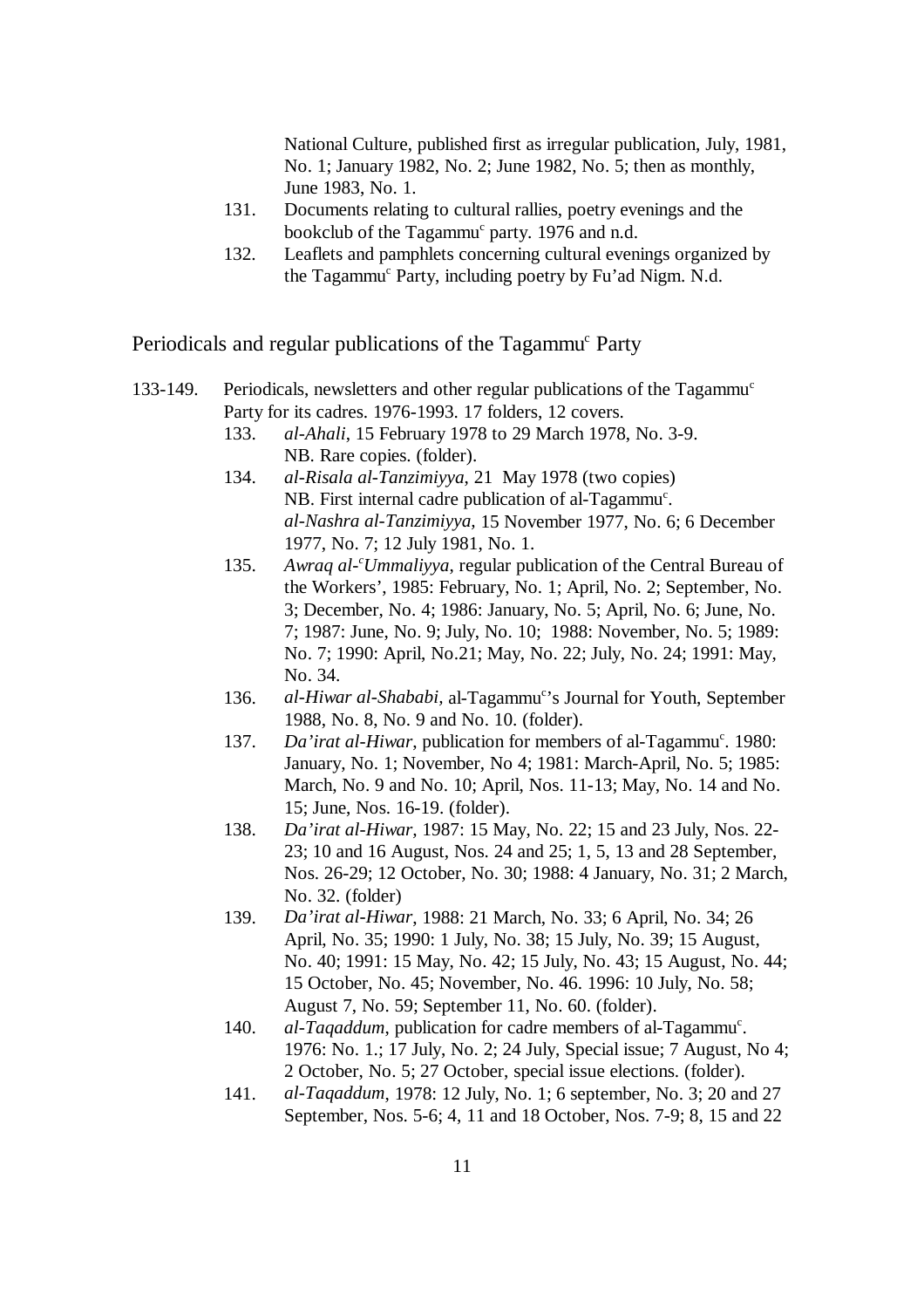November, Nos. 10-12; 6, 13, 20 and 27 December, Nos. 14-17. (folder).

- 142. *al-Taqaddum*, 1979: 3, 10, 17, 24 and 31 January, Nos. 18-22; 28 February, No. 26; 21 and 28 March, Nos. 29-30; 4, 8, 16 and 21 April, Nos. 31-34; 2 July, No. 35; 15 and 24 December, Nos. 45-46. (folder).
- 143. *al-Taqaddum*, 16 and 30 July, Nos. 36-37; 13 August, No. 38; 5 and September, Nos. 39-40; 27 October, No. 41; 24 November, No. 43; November, No. 44; 15 and 24 December, Nos. 45-46. (folder).
- 144. *al-Taqaddum*, 1980: 5, 15 and 28 January, Nos. 47-49; 11 February, No. 50; 5, 12 and 30 March, Nos. 51-53; 17 April, No. 54; 15 May, No. 56; 8 and 21 June, Nos. 57-58; 1, 16 July, Nos. 59- 60; 15 September, No. 64; 5 and 16 October, Nos. 65-66; 1 and 14 December, Nos. 69-70. (folder).
- 145. *al-Taqaddum*, 1981: 19 January, No. 72; 1 and 17 February, Nos. 73-74; 10 April, No. 76; 21 May, No. 78; 25 June, No. 79; 22 July, No. 80; 19 August, No. 81; 23 December, No. 84. (folder).
- 146. *al-Taqaddum*, 1982: 4 March, No. 85; 1988: July, No. 2; September, No. 3; October, No. 4; November, No. 5.
- 147. *al-Taqaddum*, 1989: January, No. 7; May, No. 11; June, No. 12; September, No. 13; November, No. 15; December, No. 16. 1990: January, No. 7; February/March, No. 18; June No. 19; August, No. [ ] ; November, No. 20. 1992: 15 May, No. 21; 15 June, No. 22; 15 July, No. 23; 1993: 15 Febr., No. 29.
- 148. *Barnamij Tathqif al- Adwiyya*, September 1988, No. 1-10. With *<sup>c</sup>* different contributions written by Muhammad Faraj, Fu'ad Mursi, <sup>c</sup>Abd al-Ghaffar Shukr, Sharif Hetata, Farida al-Naqqash and others.
- 149. *Barnamij Tathqif al-<sup>c</sup>Adwiyya*, series of books written for cadre training: *al-Thawra al-Misriyya fi Ma'iya <sup>c</sup>Am* by Rif<sup>e</sup>at al-Sa<sup>c</sup>id; *Nisha'at wa Tatawwur al-Tabaqa al- Amila al-Misriyya*' by Amina *<sup>c</sup>* Shafiq and *Sira<sup>c</sup> al-Takhalluf wa Tanmiyya* by Fu'ad Mursi.
- 150-151. Publications by local branches of the Tagammu<sup>c</sup> Party. 1978-1983. 2 folders.

150. *al-Ahali* and other regular publications by local branches of the Tagammu<sup>c</sup> Party. With notes of and comments by Bertus Hendriks. 1978-1980. *Sawt al-Jamahir Shubra al-Khayma*, December 1978, No. 1; January 1980, No. 2; January 1980 (special issue); July 1980, No. 7; August 1978.

*Ahali Shamal Sina i,* July 1978, No. 28; August 1978, No. 30. *<sup>c</sup> Ahali al-Mahalla*, 22 August 1978; April 1981, No. 2; June 1981, No. 3; August 1981, No. 4; January 1982, No. 5; March 1983, No. 10.

*Ahali al-Minufiyya*, n.d., No. 1.

*Abu Hammad*, February 1981, No. 4.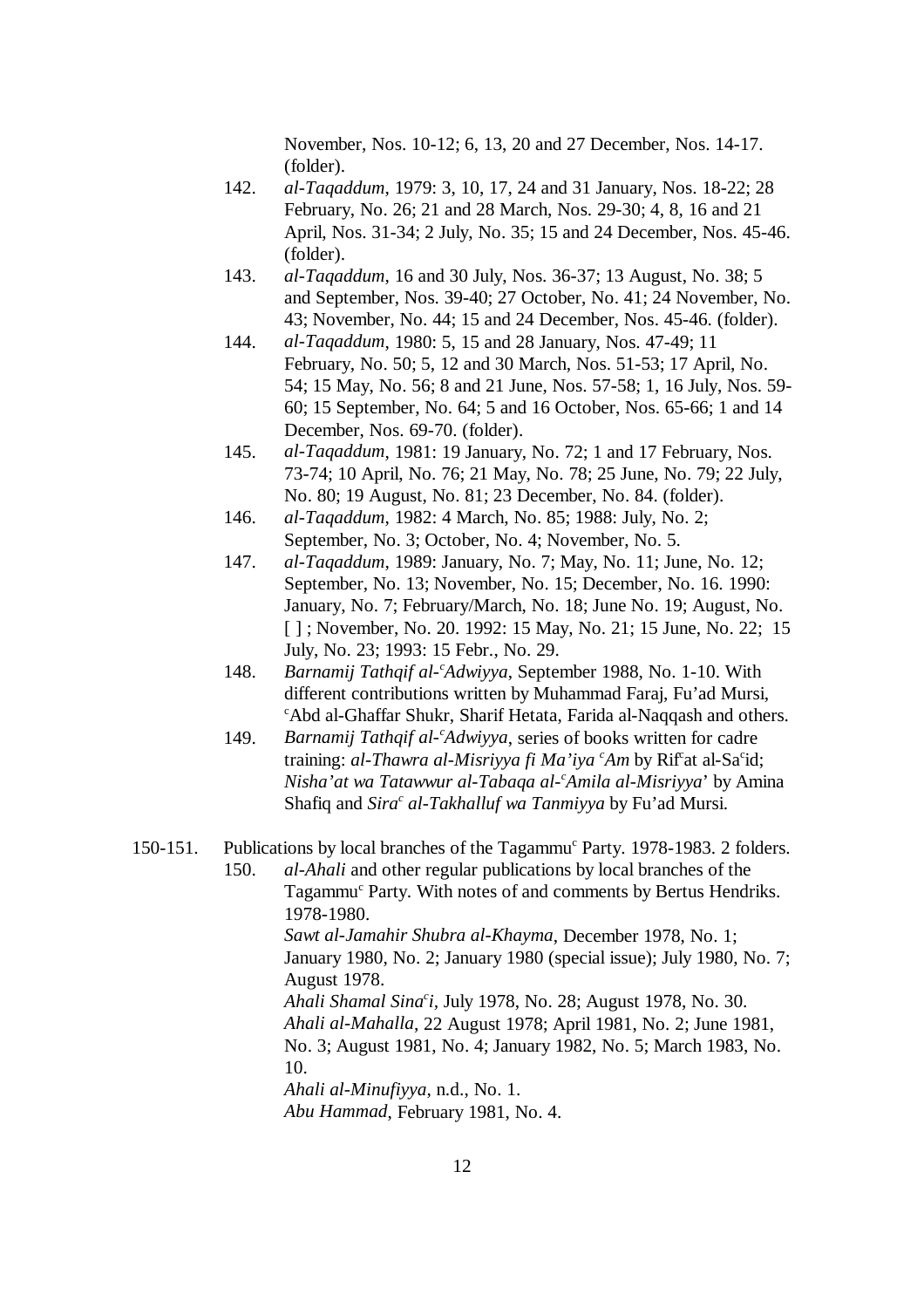*al-Nidal* (Suez), 1978, Nos. 1 and 13; December 1979, No. 14; January 1980, No. 15. *Ahali bi-al-Suways*, May 1981, no number. *Shibin al-Qanatir*, January 1980, No. 1. *Ahali Shibin al-Qanatir*, n.d., no number. *al-Haqiqa*, (Tuh), January 1980, No. 1. *Ahali Benha*, April 1981. *Ahali Kafr al-Shukr*, n.d., No. 21. *Ahali Iskandiriya*, July 1981 No. 1.

- 151. *Ahali al-Daqahliyya*, 1980: January, August, November and No. 6; 1982: January, No. 11; February, No. 17, March, No. 18. *Kirasat al-Nidal*, December 1979, No. 14; January 1980, No. 15. *Humum al-Mu<sup>c</sup>allimin bi al-Suways*, n.d., no number. *al-Mas'uliyya,* August 1979, No. 9; 1980: July, September, No.13; June 1981, No. 22; March 1983. *Ahali al-Minya*, n.d., no number. *Ahali Aswan,* March 1982, No. 3. *Ahali al-Fayyum*, n.d. *Ahali Isma'iliyya*, April 1983, No. 1. *Ahali al-Saff,* February 1983, No. 13. *Ahali Tabin*, n.d., no number.
- 152-158. Publications of the Tagammu<sup>c</sup> Party for cadre training. 1977 and n.d. 7 folders.
	- 152. Translations from the international press: *Hawl al- alam*, *Min <sup>c</sup> al-jara'id al- alamiyya*, 1977. *<sup>c</sup>*
	- 153. *Kirasat Arabiyya*, n.d., No. 1 and No. 2. *<sup>c</sup>*
	- 154. *Kirasat al-siyasiyya,* n.d., No. 2
	- 155. Miscellaneous publications of the Tagammu<sup>c</sup> Party concerning Yusuf al-Muddarik, Mamduh al-Gindi, Kamal Rif<sup>c</sup>at, Mahmud al-Qadi and others. N.d.
	- 156. Pamphlets concerning different topics issued by the Committee for Cadre Training (Lajna al-Tathqif Barnamij al-Tathqif al-Markazi). 1979.
	- 157. Pamphlets concerning different topics issued by the Committee for Cadre Training (Lajna al-Tathqif Barnamij al-Tathqif al-Markazi). 1980.
	- 158. Pamphlets concerning different topics issued by the Committee for Cadre Training (Lajna al-Tathqif Barnamij al-Tathqif al-Markazi). 1981.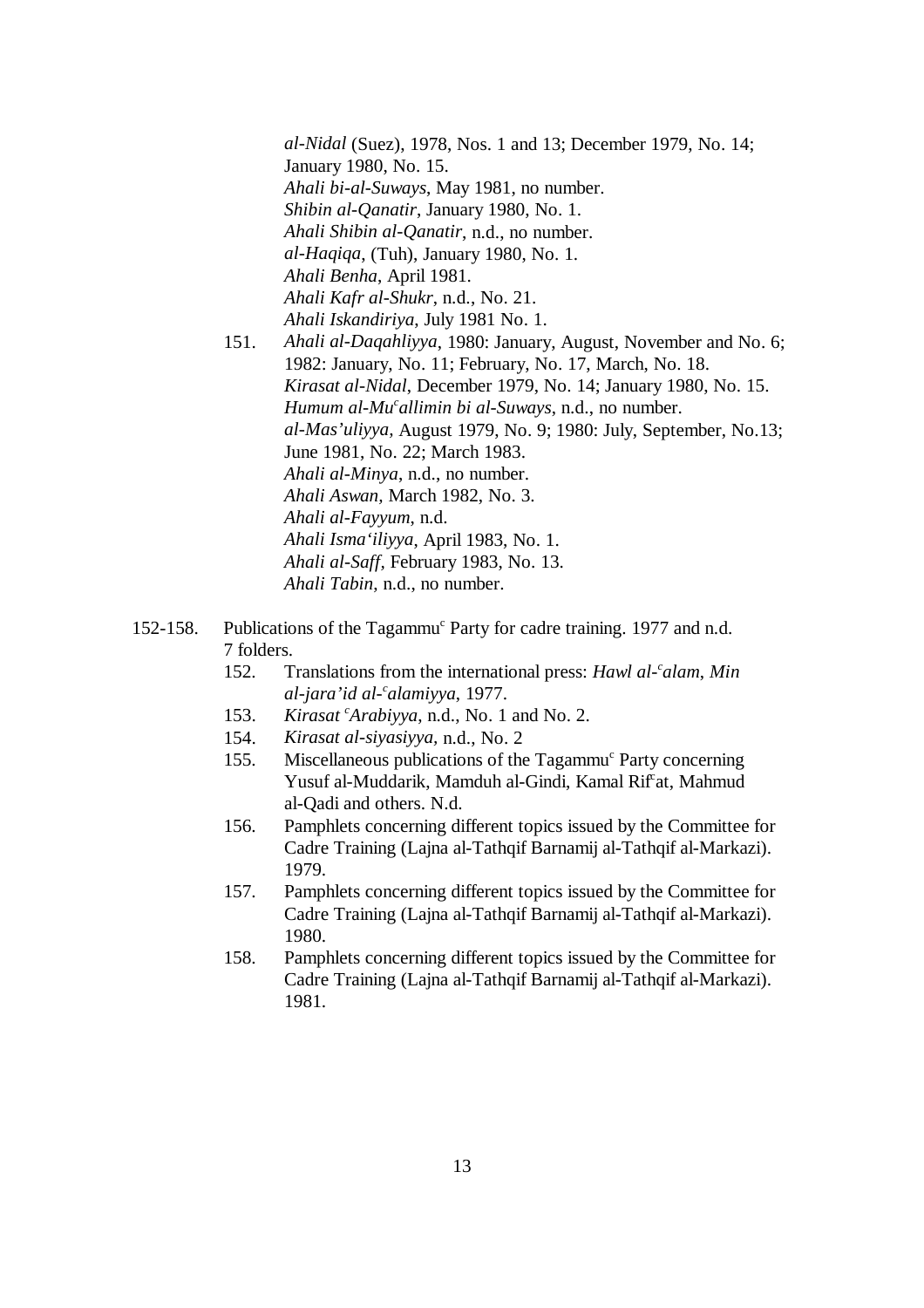### DOCUMENTS OF BERTUS HENDRIKS

NB. For consultation permission of the donor is required.

#### **Notebooks**

- 159-164. Notebooks of Bertus Hendriks. 1980-1987. 6 volumes.
	- 159. Notebook January 1980.
	- 160. Notebook January 1986.
	- 161. Notebook January 1986.
	- 162. Notebook No. 1. April 1987.
	- 163. Notebook No. 2. April 1987.
	- 164. Notebook No. 3. April 1987.

Research material, drafts and notes

- 165-178. Research notes, articles and chapters of Ph.D. written by Bertus Hendriks. 1976-1985. 8 covers, 6 folders.
	- 165. Envelopes containing interviews with politicians and Egyptian left-wing intellectuals, plus Sayyida Zeinab material. 1976, 1979, 1980. (folder)
	- 166. Notes on the confiscation of *al-Ahali*. 1978.
	- 167. Newspaper clippings on student protest. 1979.
	- 168. Copies of articles and chapters of Ph.D., written by Bertus Hendriks. 1980 and n.d. (folder)
	- 169. Notes and collected material for chapter three of Ph.D. (folder)
	- 170. Notes for research. 1982. (folder)
	- 171. Notes for research. 1984. (folder)
	- 172. Notes on the structure of the Tagammu<sup>c</sup> Party. N.d.
	- 173. Bibliographical notes concerning the Tagammu<sup>c</sup> Party and Egypt. N.d.
	- 174. Case studies of research project of Bertus Hendriks. N.d.
	- 175. Copy of an article of Bertus Hendriks in *MERIP* in 1985 on the general elections of 1984, personal notes concerning the elections and copies of academic articles in English and French concerning Egypt, politics and the Islamic movement. 1984-1985. (folder)
	- 176. Notes on sections of the Tagammu<sup>c</sup> Party and photographs of Khalid Muhyi al-Din and others. N.d.
	- 177. Collected pamphlets of the lawyers' syndicate. N.d.
	- 178. Collection of writings of Ahmed Abdalla. With documentation of the Tagammu<sup>c</sup> Party in <sup>c</sup>Ayn al-Sira and copies of *al-Ahali* of <sup>c</sup>Ayn al-Sira. 1985.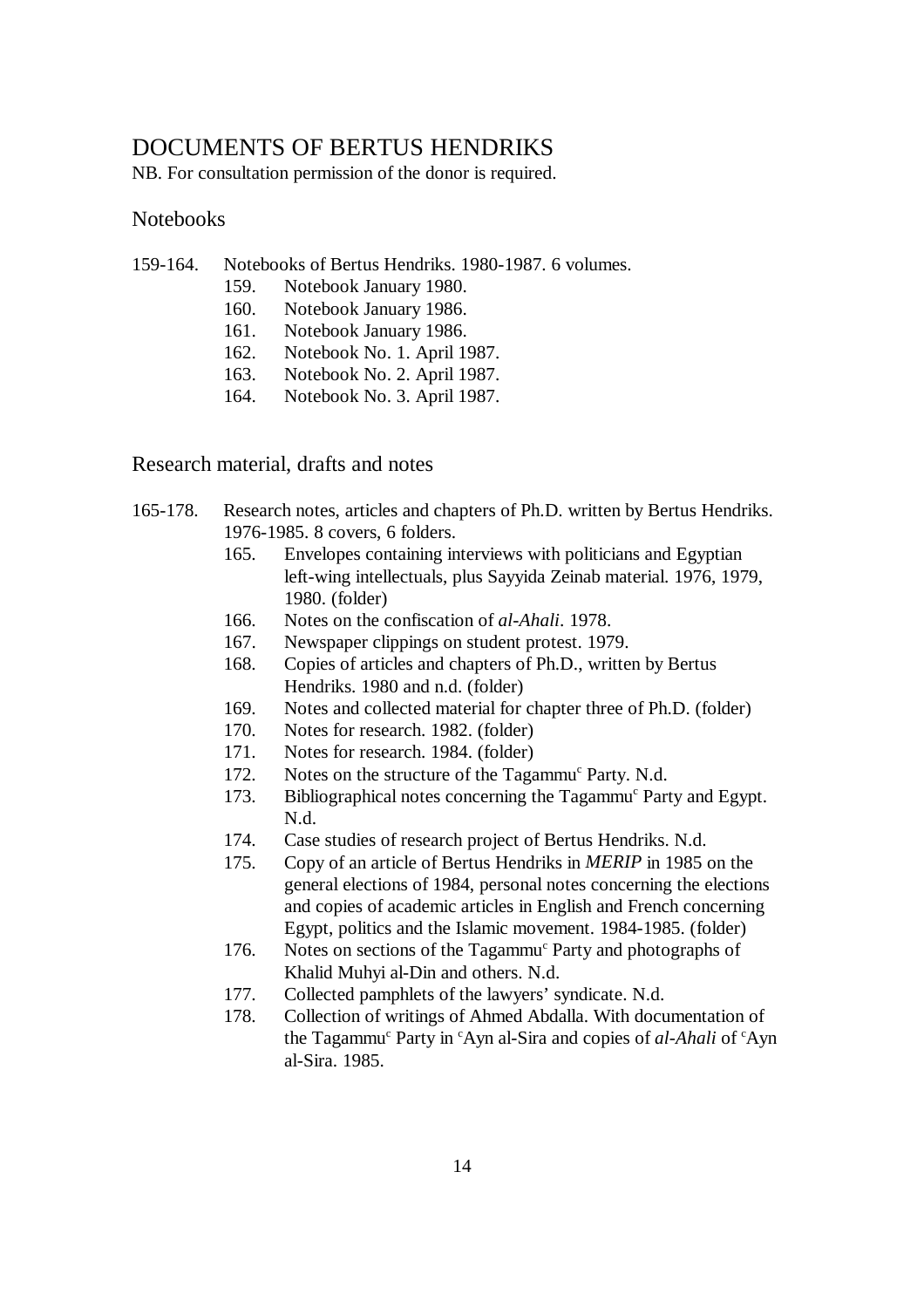#### Other source material

- 179-199. Photocopies of articles, clippings, leaflets and other secundary sources for research of Bertus Hendriks concerning the Tagammu<sup>c</sup> Party and Egyptian politics in general. With notes by Bertus Hendriks. 1971-1988. 14 folders, 4 covers.
	- 179. Photocopies of academic articles on Egypt and newspaper clippings. 1970-1979.
	- 180. Photocopies of academic articles on Egypt. 1971-1982.
	- 181. Photocopies of academic articles on Egypt, 1960-1986.
	- 182. Photocopies of academic articles on Egypt. 1984-1988.
	- 183. Leaflets distributed by the Islamic movement and the left-wing opposition. 1976, 1978 and 1987. (cover)
	- 184. Academic articles and pamphlets concerning the legal system in Egypt and the repression of the left. 1978-1980 and 1985. (cover)
	- 185. Academic articles in English concerning the general elections of 1984 and the translation of Bertus Hendriks article in *MERIP* in Arabic. 1978 and 1984. (cover)
	- 186. Newspaper clippings, clippings from periodicals, academic articles and personal notes of Bertus Hendriks concerning the Islamic movement and confessional strive. 1978-1984. (cover)
	- 187. Newspaper clippings, mainly from *Le Monde* concerning politics under Sadat. 1978-1982.
	- 188. Newspaper clippings in French, English and German newspapers concerning politics under Sadat and Mubarak. 1978-1982 and 1988.
	- 189. Articles in Arabic weeklies, English articles and notes by Bertus Hendriks. 1978 and 1980.
	- 190. Leaflets and notes of independent MP's against the Israeli peace treaty, with notes. 1978. (folder).
	- 191. Copies of academic articles in English and French concerning the political and economical situation of Egypt under Sadat. 1979-1982.
	- 192. Publications mainly published by the Centre d'Etudes sur les Droits de l'Homme en Egypte concerning the human rights situation in Egypt under Sadat, with Arabic publications on the same subject. 1980-1981.
	- 193. Further documentation concerning the human rights situation in Egypt under Sadat. 1977-1981.
	- 194. Copies of Arabic magazines, used for research. 1981 and 1982.
	- 195. Academic articles in French and newspaper clippings in Arabic concerning trade unions.
	- 196. Documentation concerning the Neo-Wafd Party and personal notes of Bertus Hendriks.
	- 197. Documentation in Arabic, English and French concerning the Tagammu<sup>c</sup> Party, with academic articles concerning the same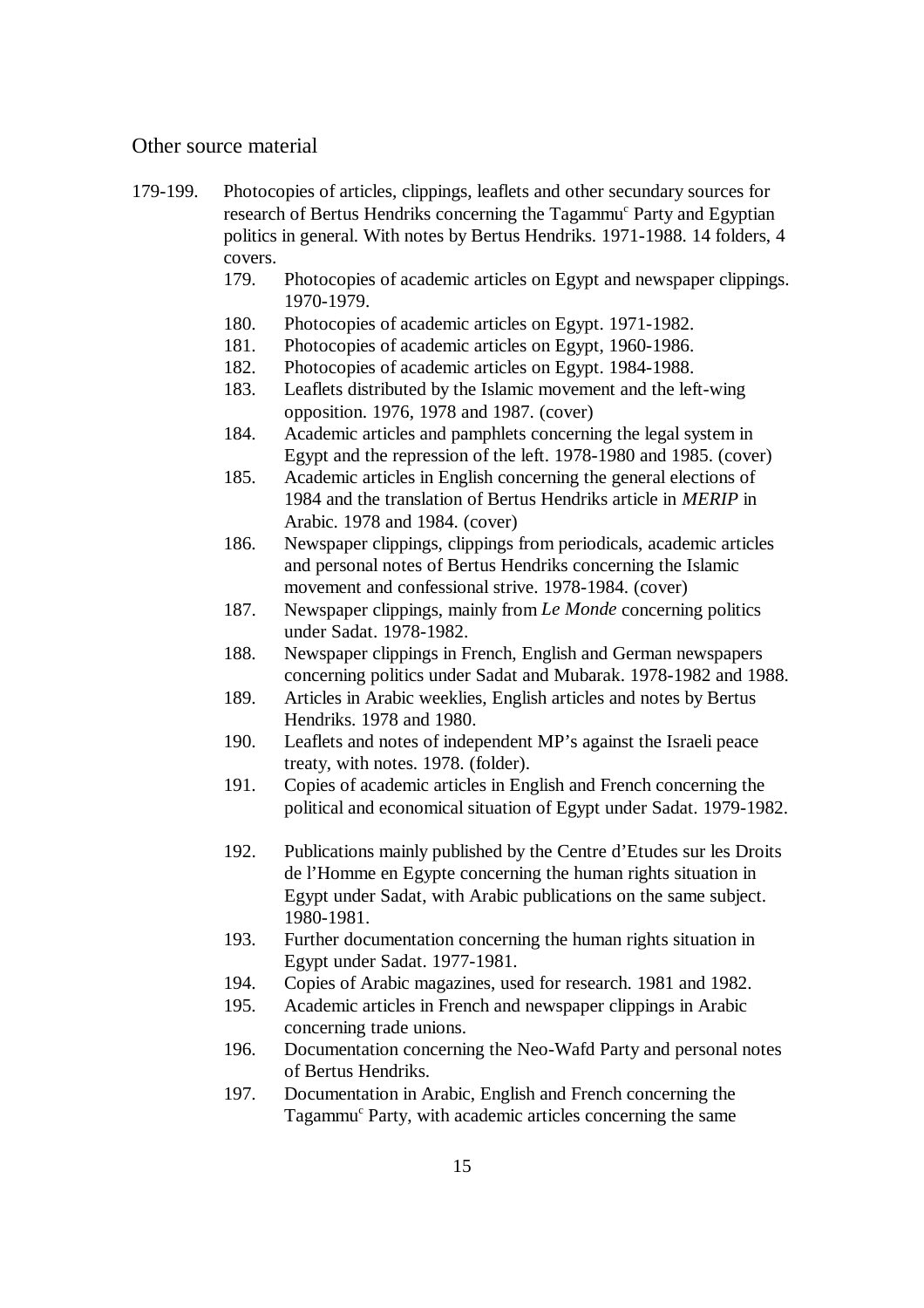subject and personal notes of Bertus Hendriks.

- 198. Photocopies of academic articles concerning Nasserists, the left and Egypt under Sadat. N.d.
- 199. Index to articles in *al-Ahram* used for research on general situation in Egypt. 1974-1978. 1 cover.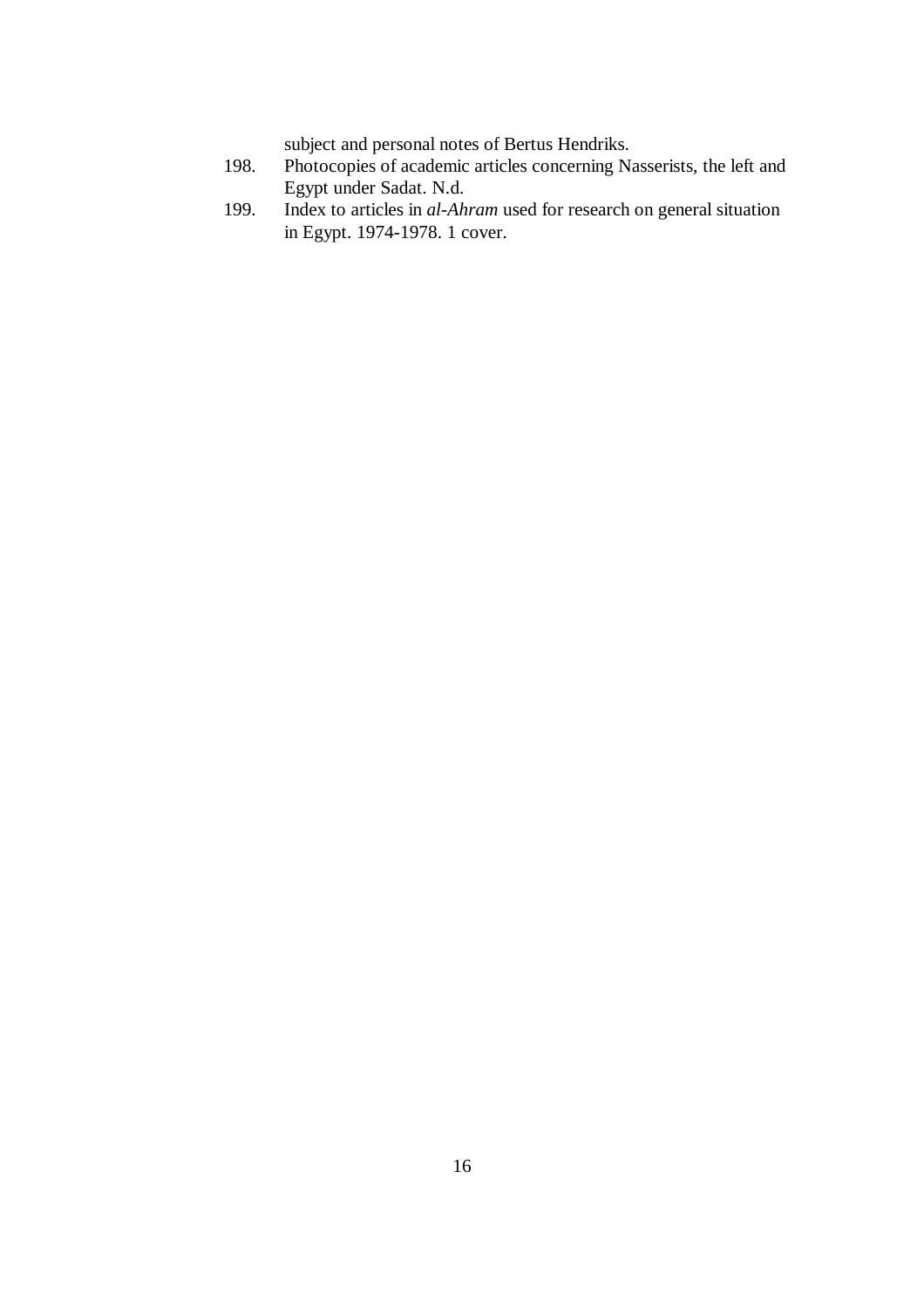*ANNEX*

List of Egyptian party organs and other periodicals, which have been transferred to the library of the IISH.

*al-Ahali*, organ of the Tagammu<sup>c</sup> Party:

- 1982: 26 May 29 December, Nos. 33 64. Missing Nos. 40-41.
- 1983: 5 january 28 December, Nos. 65 116. Missing Nos. 73
- 1984: 4 January 26 December, Nos. 117 168. Missing: 144.
- 1985: 2 January 25 December, Nos. 169 220.
- 1986: 1 January 31 December, Nos. 221 273.
- 1987: 7 January 30 December, Nos. 274 325. Missing: 313
- 1988: 6 January 28 december, Nos. 326 377. Missing: 338, 371
- 1989: 4 January 27 December, Nos. 378 429. Missing: 402, 404-406, 408-409. 1990: 3 January - 26 December, Nos. 430 - 481. Missing: 431-432, 455, 461.
- 1991: 2 January 28 December, Nos. 482 533. Missing: 500, 509.
- 1992: 1 January 30 December, Nos. 534 586. Missing: 564-566, 569-571, 574, 576, 579-580.
- 1993: 6 January 29 December, Nos. 587 638. Missing: 593, 604, 612.
- 1994: 5 January 2 November, Nos. 639 682. Missing: 640, 654, 668, 683-691.
- 1995: 1 February 27 December, Nos. 695 745. Missing: 692-694, 696-704, 712- 713, 724, 737, 739, 741.
- 1996: 10 January 25 December, Nos. 747 797. Missing: 746, 755-756, 764, 795- 796.
- 1997: 1 January 4 June, Nos. 798 820. Missing: 800, 805, 811, 814-815.

*al-Sha b*, organ of the Labour Party *<sup>c</sup>*

- 1979: 1 May 11 December, Nos. 1 33.
- 1980: 8 January 30 December, Nos. 34 88.
- 1981: 6 January 1 september, Nos. 89 122. Missing: 97
- 1982: 4 May 28 December, Nos. 124 159. Missing: 123, 132.
- 1983: 4 January 27 December, Nos. 160 211. Missing: 184.
- 1984: 3 January 25 December, Nos. 212 264. Missing: 217.
- 1985: 1 January 31 December, Nos. 265 317. Missing: 275, 281, 283, 313.
- 1986: 7 January 30 December, Nos. 317 369.
- 1987: 6 January 29 December, Nos. 370 423. Missing: 411.
- 1988: 5 January 27 December, Nos. 424 474.
- 1989: 3 January 26 December, Nos. 475 526. Missing: 491, 499, 501-503, 505-506, 521.
- 1990: 2 January 25 December, Nos. 527 578. Missing: 528, 552, 558.
- 1991: 1 January 31 December, Nos. 579 630. Missing: 594-595, 605, 624.
- 1992: 7 January 4 August, Nos. 631 661. Missing: 657-664, 666, 668-675, 682-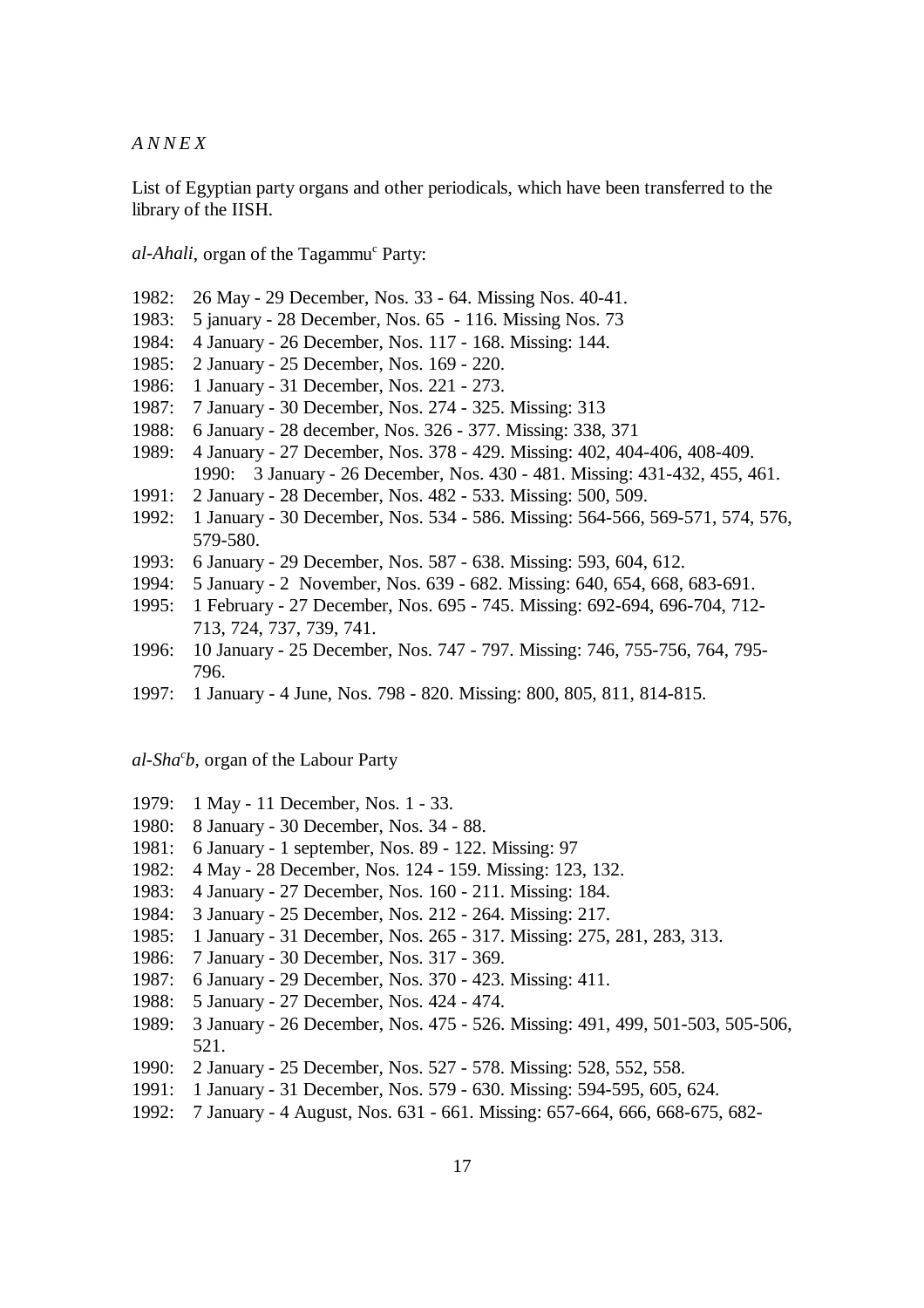683, 688-691.

- 1993: 1 January 28 December, Nos. 704 805. Missing: 716-717, 727, 737-738, 752-753, 769, 806.
- 1994: 4 January 30 December, Nos. 807 904. Missing: 808-809, 826, 835-836, 861-863, 894 - 895.
- 1995: 3 January 29 December, Nos. 909 1020. Missing: 913, 958-976, 984, 990, 993, 996, 999, 1002, 1005, 1008, 1011, 1014.
- 1996: 2 January 31 December, Nos. 1021 1124. Missing: 1067-1068, 1071-78.
- 1997: 3 January 10 June, Nos. 1125 1168. Missing: 1148-56.

*al-Wafd*, organ of the Wafd party

- 1984: 22 March 10 May, Nos. 1 8, and 20 July No. 20.
- 1986: 2 October 25 December, Nos. 134 146
- 1988: 3 March 29 December, Nos.209 252. Missing: From January to March and Nos. 219, 226, 231-32, 240.
- 1989: 5 January 28 December, Nos. 253 304. Missing: 261, 265, 274-285, 293.
- 1990: 4 January 20 December, Nos. 305 355. Missing: 345-351.
- 1991: 3 January nr. 357 tot 26 December, Nos. 357 400. Missing: 360, 370-77, 385.
- 1992: 2 January 23 July, Nos. 401 430. Missing: 430 to the end of the year.

*al-Ahrar*, organ of the Liberal party.

- 1980: Nos. 98, 157, 198, 218.
- 1983: Nos. 232.
- 1984: Nos. 290, 297, 299, 301, 305, 343.
- 1988: 4 July 26 December, Nos. 552 577.
- 1989: 2 January 18 September, Nos. 578 615. Missing: 578-598 and 615.
- 1990: 2 July 31 December, Nos. 656 682. Missing: 670-676.
- 1991: 7 January 30 December, Nos. 683 734. Missing: 614-711, 716-720, 732.
- 1992: 6 January 6 July, Nos. 735 761.

*al-Yassar al-Arabi*, *La Gauche Arabe*, monthly left-wing magazine published in Paris.

| 1977: | June,           | No. 2 - September, No. 4.                              |
|-------|-----------------|--------------------------------------------------------|
|       | 1979: February, | No. 5 - December, No. 14. Missing Nos. 9-11.           |
| 1980: | January,        | No. 15 - December, No. 26. Missing No. 19.             |
| 1981: | January,        | No. 27 - December, No. 38. Missing No. 31.             |
|       | 1982: January,  | No. 39 - December, No. 49.                             |
| 1983: | January,        | No. 50 - December, No. 60.                             |
| 1984: | January,        | No. 61 - December, No. 71. Missing Nos. 66, 68, 70-71. |
|       | 1985: February, | No. 72 - December, No. 79. Missing Nos. 71, 73-74.     |
|       |                 |                                                        |